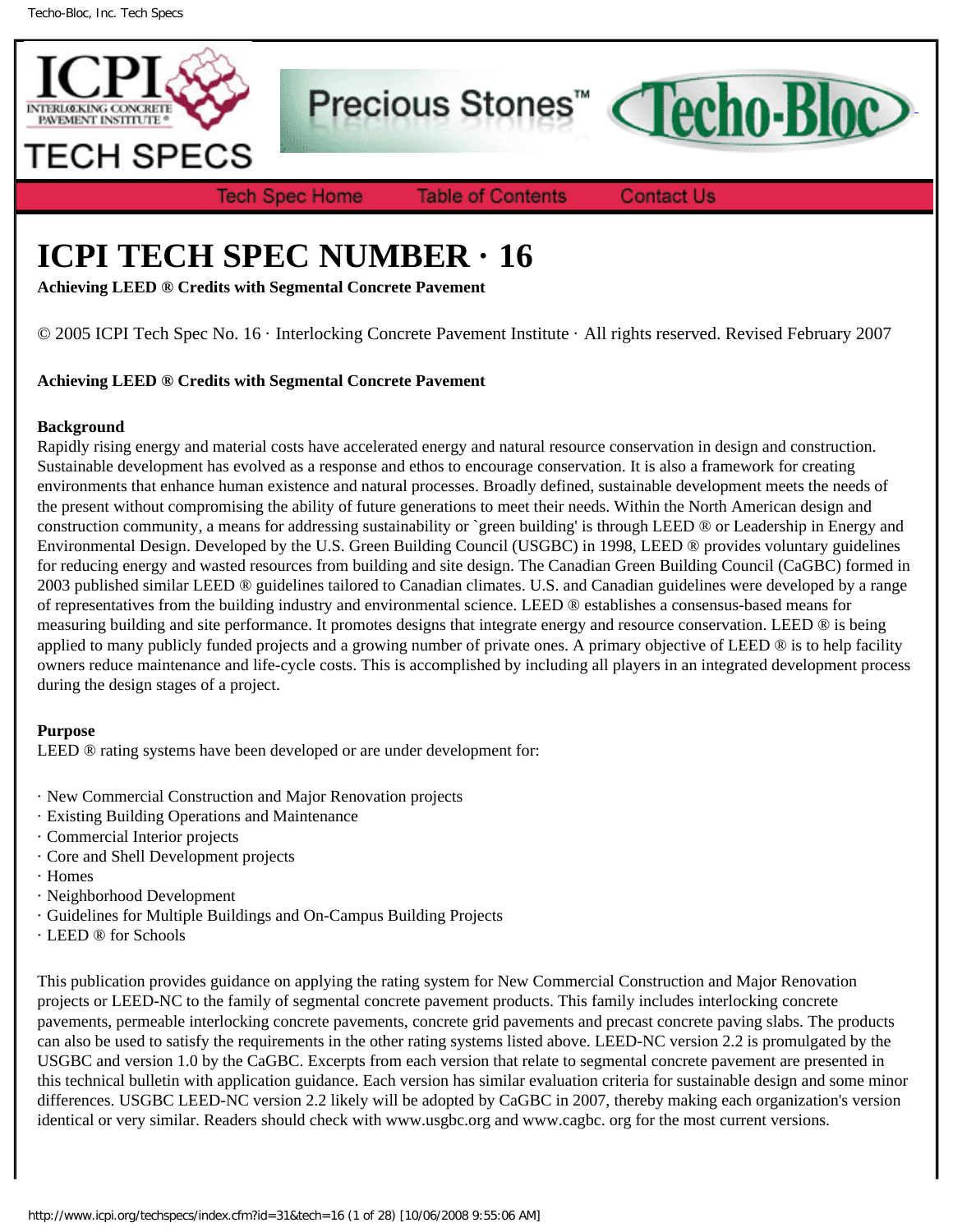

Figure 1. Sustainability for buildings extends to the site with sustainable paving that promotes infiltration and reflects sunlight.

#### **The LEED ® Process**

The decision to apply for LEED ® certification must occur early in the design process. The project owner and designers evaluate categories and associated criteria explained in the rating categories below for compatibility with the project, architectural program, budget and resulting environmental impact. This enables energy and cost-saving synergies for site and building design decisions. To start the LEED ® certification process, the project is registered on the USGBC or CaGBC web site with payment of a fee based on the total area of the project plus a registration fee. The web site specifies materials to be submitted such as project plans and documentation. The person seeking LEED ® certification is sent a project checklist to evaluate aspects of the project might be eligible for LEED ® credits. A letter template is also provided to help standardize documentation of credits. The registration fee enables access to the member-only parts of the web site and to access to the history of credit interpretations. LEED ® documentation can come from all involved on the project team including product manufacturers, contractors, cost estimators, specification writers and designers. Responsibility for managing this process will vary with each project. However, this effort is often coordinated by a LEED ® Accredited Professional, one who has taken a course sponsored by USGBC or CaGBC and an exam on the credits and their requirements. Once documentation is submitted with the LEED ® application, they are reviewed for acceptance for LEED ® credits. Additional documentation can be requested from the USGBC (or CaGBC) as needed and the project team has a specified amount of time to provide this. Final certification is granted within 30 days of receipt of all necessary documentation. LEED ® certificates and a plaque are issued to the project design team.

#### **LEED ® Credits**

For new commercial construction or LEED ® -NC, the US and Canadian Green Building Councils grant certification based on the same number of points earned from each rating system. The minimum number of required points is 26. Higher ratings are shown in Table 1. New projects and major renovations earn points from six broad rating categories with specific subcategories. The major categories include:

- · Sustainable Sites
- · Water Use Efficiency (for building)
- · Energy and Atmospheric Pollutants
- · Materials and Resources
- · Indoor Air Quality
- · Innovative Ideas and Designs

The two primary categories that pertain to segmental concrete paving are Sustainable Sites and Materials and Resources. Within these categories, there are several subcategories for rating various aspects of the building and site for LEED ® points.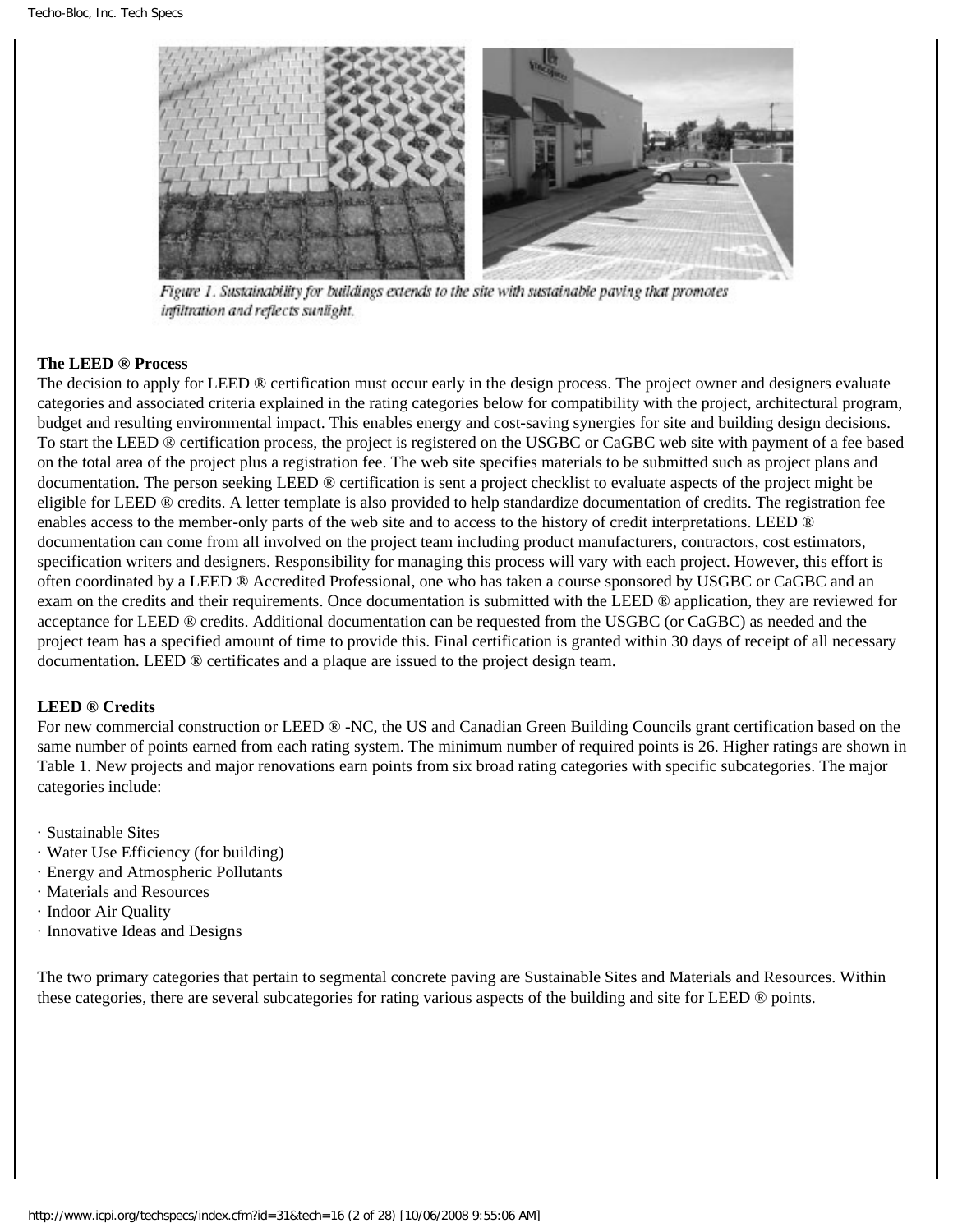#### Table 1. LEED®-NC Points

| Level<br>Points      |
|----------------------|
| Certification  26-32 |
|                      |
|                      |
| Platinum52 or more   |

#### **LEED ® in Specifications and Project Management**

Upon registering a project for LEED ® certification, a project checklist is provided by the USGBC or CaGBC that lists all of the LEED ® credits in a table. The project is compared to the applicable LEED ® credits thereby identifying which credits will require the appropriate documentation or tests. This evaluation helps scope the level of certification to be attained by the project. Generally, the higher the certification, the more effort is placed into documentation and into building and site systems that comply with LEED ® requirements. The LEED ® project checklist can also be used to identify responsibility among the architect, contractor or owner for complying with applicable credits. Besides identifying which parts of the building or site could comply with LEED ® requirements, the project checklist identifies which sections of the specification will need to be written to include LEED ® requirements, and into Part 1, 2 or 3 of each Section in the project specifications. Division 01, General Conditions should include the owner's goals for achieving LEED ® credits, substitution procedures for green building products that contribute to LEED ® points, submittal procedures (which may be covered in greater detail for each product in the relevant specifications sections), and a waste management plan. Submittals should occur before construction begins and substitutions should be conducted at the bid stage rather than during construction. The latest specification formats include sections for specifying sustainable building products. Specific requirements and procedures for compliance to LEED ® credits for segmental concrete paving products for sustainable sites and materials and resources should be included in the specifications. Examples include a letter from the manufacturer stating the recycled content of the paving units could be a required submittal, waste management goals, or drainage calculations showing the required reduction of stormwater runoff contributed by permeable interlocking concrete pavement or grid pavements. If segmental paving is indoors and sealed, or the joint sand stabilized with a liquid, such materials should comply with indoor air quality construction requirements in LEED ® . Many projects have a pre-bid conference where the scope of the project is presented with details on the bid documents. The person running the conference should be familiar with LEED ® goals for the project and also review submittal requirements and substitution request procedures with prospective bidders. During construction, the owner's representative or contractor should appoint someone responsible for enforcing the contract provisions pertaining to achieving LEED ® requirements and documentation. The importance and role of this person should be presented at the pre-bid conference. This person could be responsible fulfilling contractor related items on the project checklist. The additional project cost for compliance to LEED ® certification is small and segmental concrete paving products used in the normal course of project design (roads, plazas, sidewalks, roof decks, etc.) can earn LEED ® credits. Higher levels of certification (Silver, Gold, etc.) will likely increase project costs. However, the initial investment in sustainable design and construction should be returned to the owner in lower maintenance costs during the life of the building and site. When properly designed and installed, segmental concrete pavement has very low maintenance.

#### **Life Cycle Assessment**

Groundwork is being prepared for incorporation of life cycle analysis or LCA into LEED  $\circledR$ . Integration of LCA in LEED  $\circledR$  will likely occur within the next three to five years. According to Trusty and Horst (Trusty), "LCA is a methodology for assessing the environmental performance of a service, process, or product, including a building, over its entire life cycle. Although the technique is still maturing, especially the aspects dealing with ultimate impacts on human and ecosystem health, it has become the recognized international approach to assessing the comparative environmental merits of products or processes." LCA includes goal and scope definition, inventory analysis, impact assessment, and interpretation of social, environment and economic impacts of a project. The method is described in detail in the ISO 14000 series of standards (see ISO references). LCA has been used by major corporations to reduce costs for products through creating efficiencies that generate less impact on human and natural systems. LCA consists of analyzing environmental impacts of a product or system. Impacts are weighted and their weightings are justified as part of the analysis. The impacts include:

- · Global warming (from greenhouse gases)
- · Acidification (typically from acid rain)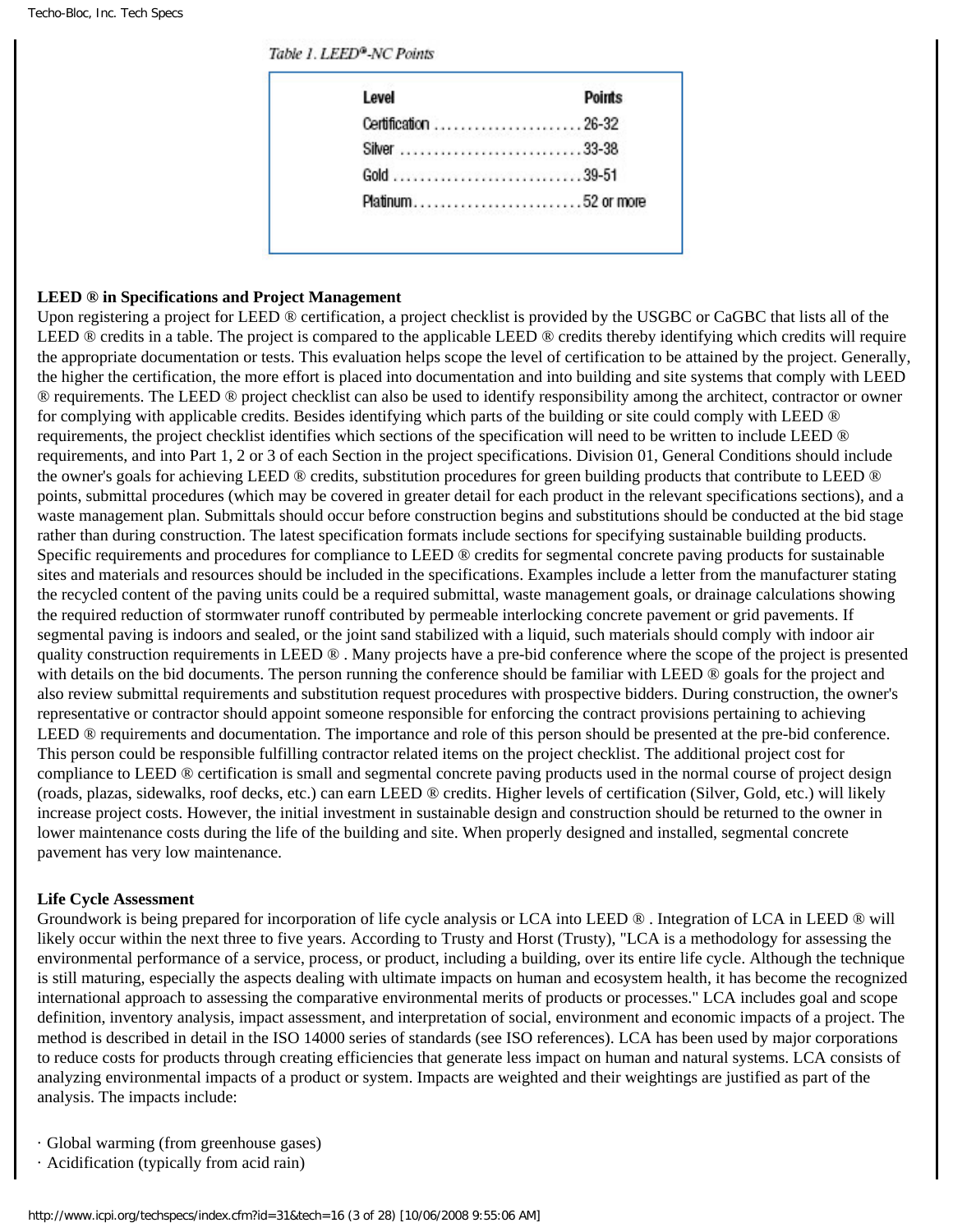- · Eutrophication (aging of water bodies through excess nutrient intake)
- · Fossil fuel depletion
- · Indoor air quality
- · Habitat alternation
- · Water intake
- · Criteria air pollutants
- · Smog
- · Ecological toxicity
- · Ozone depletion
- · Human health

LCA is incorporated into British and European green building guides. The British Green Guide to Specification (BREAM 2002) is an LCA based methodology for assessing the human and environmental impacts of many building systems. Consideration is given to impacts from "cradle to grave" or from the energy used to extract natural resources to make the products, as well as manufacturing and recycling impacts. The Green Guide uses an A, B, C rating system where an A rating notes a low environmental impact, B is moderate and C is high. Table 2 illustrates the evaluation criteria and ratings of various pavement types with segmental concrete products receiving favorable ratings.

| <b>Paving Type</b>           | <b>Summary Rating</b> | <b>Climate Change</b> | <b>Fossil Fuel Depletion</b> | <b>Ozone Depletion</b> | air & water<br><b>Human Toxicity to</b> | Waste Disposal | <b>Water Extraction</b> | Acid Deposition | <b>Ecotoxicity</b> | Eutrophication | <b>Summer Smog</b> | <b>Minerals Extraction</b> | yrs<br>Typical Replacement Interval, | Recycled Content | Recyclability | Recycled Currently | Energy Saved by Recycling | Cost<br>hital |
|------------------------------|-----------------------|-----------------------|------------------------------|------------------------|-----------------------------------------|----------------|-------------------------|-----------------|--------------------|----------------|--------------------|----------------------------|--------------------------------------|------------------|---------------|--------------------|---------------------------|---------------|
| <b>Asphalt</b>               | C                     | c                     | C.                           | A                      | $\mathbf{C}$                            | C              | $\overline{A}$          | C               | C                  | C              | C                  | A                          | 20                                   | C                | B             | B                  | A                         | Low           |
| <b>Clay pavers</b>           | B                     | B                     | B                            | A                      | A                                       | B              | A                       | A               | A                  | A              | C                  | A                          | 40                                   | C                | A             | A                  | A                         | Medium        |
| Concrete pavers/ PICP        | A                     | A                     | A                            | A                      | A                                       | B              | $\mathsf{A}$            | A               | A                  | A              | B                  | A                          | 40                                   | A                | A             | A                  | A                         | Medium        |
| <b>Concrete Paving slabs</b> | A                     | A                     | A                            | A                      | A                                       | B              | A                       | A               | A                  | A              | A                  | A                          | 40                                   | C                | A             | A                  | A                         | Medium        |
| Concrete grid pavers         | A                     | A                     | A                            | A                      | A                                       | B              | C                       | A               | A                  | B              | c                  | A                          | 30                                   | C                | A             | A                  | A                         | Medium        |
| Cast-in-place concrete       | c                     | C                     | A                            | A                      | B                                       | C              | B                       | B               | A                  | C              | B                  | C                          | 60                                   | C                | A             | A                  | A                         | Low           |
| <b>Granite pavers</b>        | B                     | A                     | A                            | A                      | A                                       | B              | A                       | A               | A                  | A              | A                  | B                          | 60                                   | C                | A             | A                  | A                         | High          |
| <b>Stone slabs</b>           | A                     | A                     | A                            | c                      | A                                       | A              | A                       | A               | A                  | A              | A                  | A                          | 60                                   | C                | A             | A                  | A                         | High          |
| Gravel                       | B                     | A                     | A                            | A                      | A                                       | C              | B                       | $\mathsf{A}$    | A                  | A              | A                  | C                          | 10                                   | C                | B             | B                  | c                         | Low           |

Table 2. British Green Guide Life Cycle Assessment Rating of Various Pavement Materials

# **Other Evaluation Systems**

Besides LEED ® , there are other environmental assessment programs such as Green Globes (www.greenglobes.com). According to their web site Green Globes has an on-line auditing tool that enables designers, property owners and managers to assess and rate existing buildings against best practices and standards for sustainable design. Evaluations are done by those using their web site and third party assessments are at the user's option.

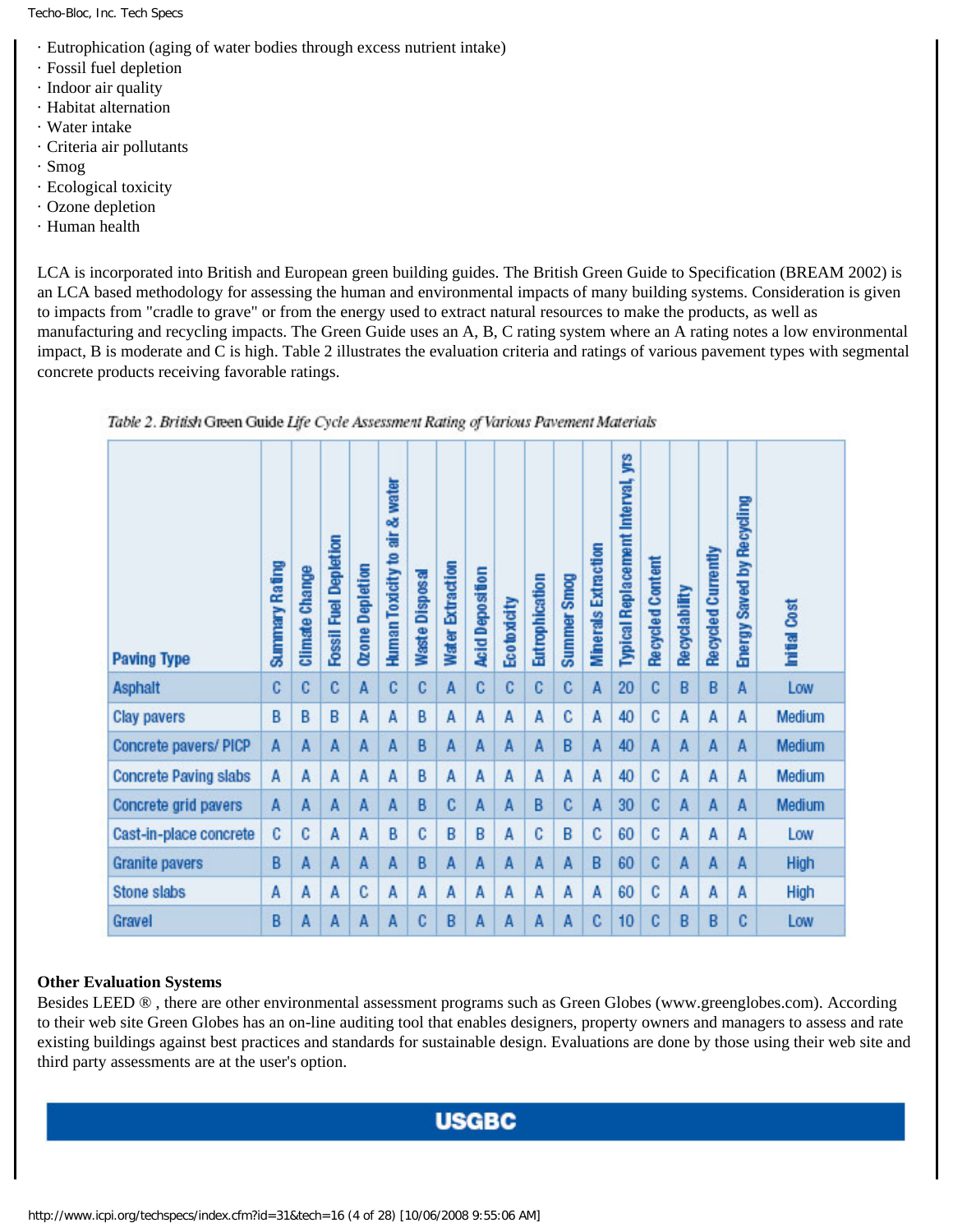# *USGBC LEED ® -NC Version 2.2 Credits*

#### **Sustainable Sites**

Credits applicable to segmental concrete paving products for sustainable sites include the following: SS Credit 6.1 Stormwater Design: Quantity Control SS Credit 6.2 Stormwater Design: Quality Control SS Credit 7.1 Heat Island Effect: Non-roof SS Credit 7.2 Heat Island Effect: Roof

# **USGBC LEED® SS Credit 6.1 Stormwater Design: Quantity Control**

*1 Point*

# **Intent**

Limit disruption of natural water hydrology by reducing impervious cover, increasing on-site infiltration, reducing or eliminating pollution from stormwater runoff, and eliminating contaminants.

#### **Requirements**

CASE 1 — EXISTING IMPERVIOUSNESS IS LESS THAN OR EQUAL TO 50%

Implement a stormwater management plan that prevents the post-development peak discharge rate and quantity from exceeding the pre-development peak discharge rate and quantity for the one- and two-year 24- hour design storms.

OR

Implement a stormwater management plan that protects receiving stream channels from excessive erosion by implementing a stream channel protection strategy and quantity control strategies.

OR

CASE 2 — EXISTING IMPERVIOUSNESS IS GREATER THAN 50%

Implement a stormwater management plan that results in a 25% decrease in the volume of stormwater runoff from the two-year 24 hour design storm.

#### **Potential.Technologies.&.Strategies**

Design the project site to maintain natural stormwater flows by promoting infiltration. Specify garden roofs and pervious paving to minimize impervious surfaces. Reuse stormwater volumes generated for non-potable uses such as landscape irrigation, toilet and urinal flushing and custodial uses.

#### **Application of Credit SS 6.1**

Permeable interlocking concrete pavement (PICP) is a type of pervious paving that can help earn this LEED ® credit. Figure 2 illustrates examples of PICP for runoff reduction. A typical design consists of paving units with openings filled with small, opengraded crushed stone. The units are bedded on a 2 in. (50 mm) thick layer of the same filling material. The bedding layer is compacted into the base consisting of open-graded aggregate base and sub-base. They have sufficient space between stones to store water and allow it to infiltrate into the soil. The water storage capacity is typically 30% to 40% of the total volume of the base and sub-base. This water is allowed to infiltrate into the soil usually within 24 to 36 hours. Water that does not infiltrate can be filtered through the base and drained through perforated pipes at the bottom of the sub-base. PICP benefits:

- · Meet national/provincial/state stormwater regulations: part of best management practice (BMP) mix
- · Conserves space: pavement built on detention facility
- · Reduce retention requirements
- · Filter and reduce nutrients, metals
- · Groundwater recharge
- · Lower peak flows/volume that helps preserve drainage system capacity while reducing downstream erosion
- · Reduce runoff temperatures
- · Potentially fewer drainage appurtenances
- · Reinstatement of surface after repairs
- · Filters oil drippings
- · Resists frost heave and can be snowplowed
- · Visually more attractive than alternatives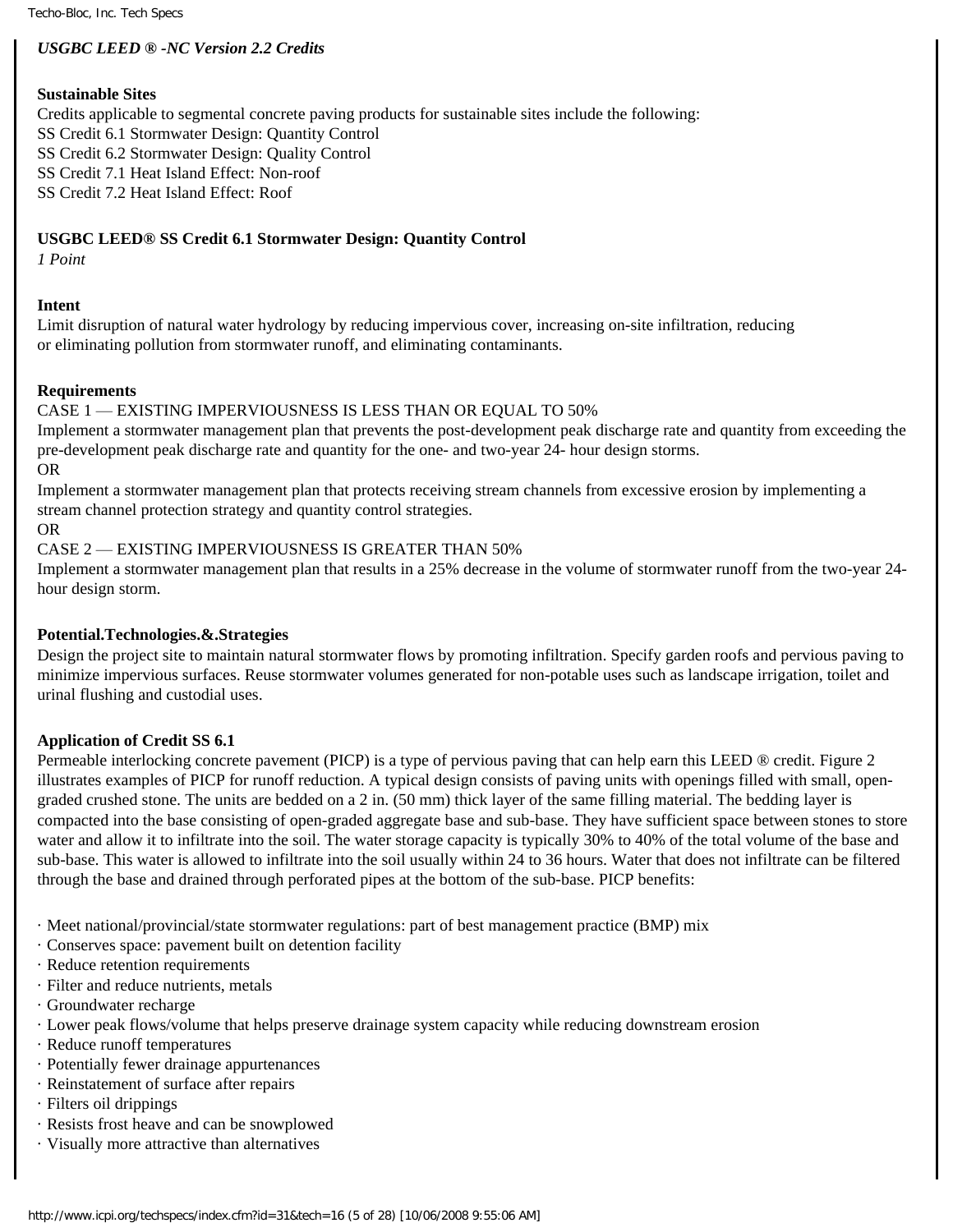An in-depth presentation of design, specification, construction and maintenance is found in the ICPI publication, Permeable Interlocking Concrete Pavements (ICPI 2000). Most PICP will infiltrate runoff falling directly on it from 80% to 90% of all storms. The infiltration rate of the soil, base thickness (reservoir capacity) and any runoff from contributing areas will determine if PICP qualifies for reducing the peak discharge to the pre-development one and two year, 24 hour peak discharge rate. In most cases PICP will meet this requirement. Pavement infiltration rates are a function of several factors including permeability of the fill material for the surface openings and for the base materials. No. 8 stone typically used in the openings has an infiltration rate exceeding 500 in./ hr (12.7 m/hr). Infiltration rates of Nos. 57 and 2 stone used for the base and sub-base exceed 1,000 in./hr (25 m/hr). Over time, the voids in these materials can become clogged, especially around the stone in the surface openings. Nearby sources of sediment can typically run onto the pavement. Periodic maintenance with vacuum sweeping will help maintain high surface infiltration rates. Research has shown that high infiltration rates can be maintained by removing the sediment in the first inch (25 mm) of the openings (Gerrits 2002).



Figure 2. Examples of permeable interlocking concrete pavements for earning LEED® points. The photo on the left shows a hotel entrance in southern California. The photo on the right shows the driveway and parking lot for a fire station in Toronto.

Peak discharge rate, Q, can be calculated using the Rational Method where  $Q = CIA$  where  $C =$  the coefficient of runoff from the catchment,  $I =$  intensity of rainfall in in./hour, and  $A =$  area of the catchment. The Rational Method is a simple, first order method to estimate peak flows from a site with varying degrees of perviousness. According to Ferguson (2005), the runoff coefficient, C, will vary with each storm. For small storms permeable pavements will infiltrate all of the rainfall rendering a low runoff coefficient. In intense storms, and when the soil is saturated from antecedent storms, the runoff coefficient will be higher. Since most sites are exposed to a range of storm intensities and durations, the overall runoff coefficient of 0.25 to 0.35 can be assumed for PICP. Concrete grid pavements (see Figure 3) are another type of permeable pavement. They are typically used for less intense vehicular applications than PICP such as overflow parking and emergency fire lanes. Unlike PICP, the base is typically densegraded, compacted aggregate. The grids are bedded in sand and the openings are filled with aggregate or topsoil and grass. If they have grass in the openings, the surface will require lawn maintenance such as mowing, seeding and fertilizing. ICPI Tech Spec 8 Concrete Grid Pavements provides detailed information on applications, design, specifications, construction and maintenance. Concrete grid pavements can be used to earn this LEED ® credit for runoff reduction. For Rational Method calculations a C value of 0.4 can be assumed if the grids are over a dense-graded aggregate base (Day 1980). A more sophisticated runoff calculation method for calculating peak flow is the U.S. National Resource Conservation Service (NRCS) TR-55 method. TR-55 relies on development of a Curve Number or CN that characterizes the amount of runoff depth from various land uses within a catchment. The CN for PICP will vary with the infiltration rate of the underlying soil. For example, a typical CN for permeable pavements in sandy soils is in the 40s and for clay soils it might be in the 60s. Bean (2005) has characterized CNs for PICP and grid pavements. Some municipalities use computer models to characterize urban runoff and project impacts on drainage systems. Models are sometimes calibrated with field measurements of rainfall, runoff, flows and pollutant loads. The hydrological characteristics of PICP and grid pavements can be input into these models to simulate their benefits on urban hydrology. The U.S. EPA Stormwater Management Model (SWMM) has been incorporated into software for computing the infiltration capacity of PICP (James 2003). For the purposes of calculating site perviousness, PICP should be counted as almost 100% pervious. The rationale is that with an open-graded material in the openings and base, the long-term conservative pavement surface infiltration rate is approximately 3 in./ hour (75 mm/hour). This well exceeds the the rainfall intensity of common rainfall events. If runoff from an impervious area is directed to PICP, then PICP will be handling additional water other than rain falling directly on it. In such cases, calculate the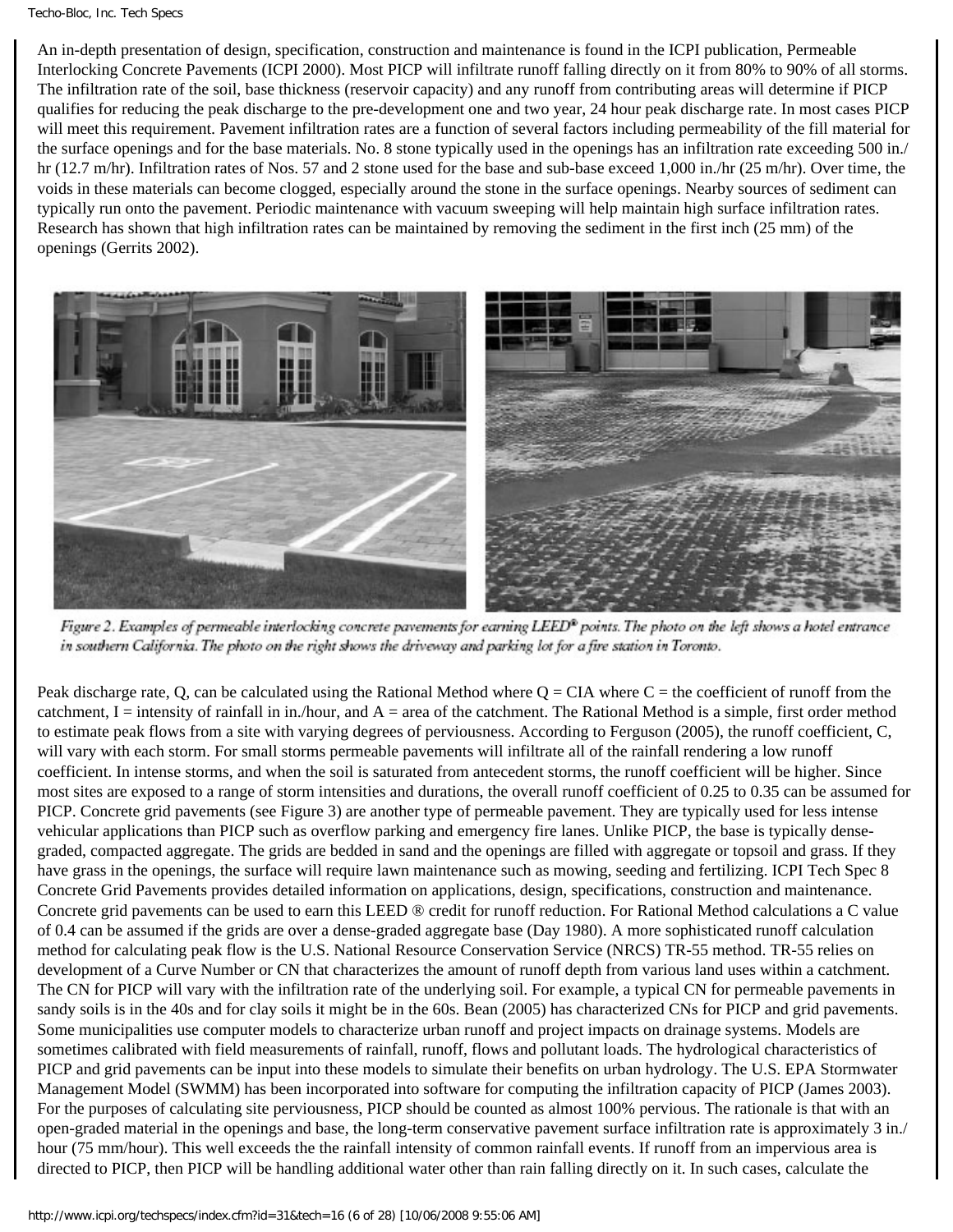average coefficient of runoff, C from the contributing area and the PICP and use the average for both areas. The averages would be weighted by the area of each surface. In these cases, the coefficient of runoff, C for PICP will likely be 0.25 to 0.4. Low C values should be used in high-infiltration sandy soils and higher values for lower-infiltration silt and clay soils. Concrete grid pavements with topsoil and grass have lower, longterm surface infiltration rates, typically 1 to 2 in./hour (25 to 50 mm/hour) (Smith, 1984). Like all pervious surfaces, grid pavement will infiltrate runoff from commonly occurring storms and eventually yield 100% runoff when saturated from concentrated high-intensity storms. The advantage of grid and PICP systems is they will store runoff for a period of time and release it at saturation well after adjacent saturated soil and vegetated areas. This storage and delay in generating runoff should be considered in drainage calculations. A design example (Table 3) follows for calculating imperviousness with PICP and grid pavers for a 40,000 sf (3,716 m 2 ) site consisting of roofs and paving. This exemplifies the information required for LEED ® documentation (USGBC 2003). The site has sandy soils with high infiltration rates. The following equations apply:

Impervious Area = Surface area x Runoff coefficient Site Imperviousness  $[\%]$  = Total impervious area / Total site area

This example shows 52% site imperviousness reduced to 32% by using PICP and grid pavement. This represents a 38% reduction in impervious cover and a corresponding runoff quantity reduction. If the total site imperviousness for conventional design was less than 50% or less, the engineer must demonstrate that a design with sustainable pavements will have a peak discharge rate not exceeding that from a 2 year, 24 hour storm. In this case, the conventional site design imperviousness exceeded 50%. With a 38% reduction in site imperviousness, the designer demonstrated site design with PICP and grid pavement resulted in a minimum 25% reduction in the rate and quantity of runoff.



Figure 3. Concrete grid pavement substantially reduces runoff to levels approximating grass cover.

#### Table 3. Design Case for Calculating Impervious Area

| <b>Surface</b>                  | Area (sf) | <b>Runoff</b><br>coefficient, C<br>(imperviousness) | <b>Conventional</b><br>design<br>Impervious area (sf) | LEED <sup>®</sup> design<br>with PICP & grid<br>pavement | Impervious area,<br>PICP & grid<br>pavement |
|---------------------------------|-----------|-----------------------------------------------------|-------------------------------------------------------|----------------------------------------------------------|---------------------------------------------|
| Asphalt pavement                | 14,000    | 0.95                                                | 13.300                                                | 2,000 (entrance)                                         | 1.900                                       |
| Conventional roof               | 8,000     | 0.95                                                | 7.600                                                 | 7.600                                                    | 7,600                                       |
| PICP                            |           | 0.25                                                |                                                       | 12,000 (parking)                                         | 3,000                                       |
| Grid pavement                   |           | 0.40                                                |                                                       | 400 (fire lane)                                          | 160                                         |
| <b>Total Paved Surface Area</b> | 22,000    |                                                     | 20,900                                                | 22,000                                                   | 12.660                                      |
| <b>Total Site Area</b>          | 40,000    |                                                     | 40,000                                                |                                                          | 40,000                                      |
| Site Imperviousness             |           |                                                     | 52%                                                   |                                                          | 32%                                         |

#### **USGBC LEED® SS Credit 6.2 Stormwater Design: Quality Control** *1 Point*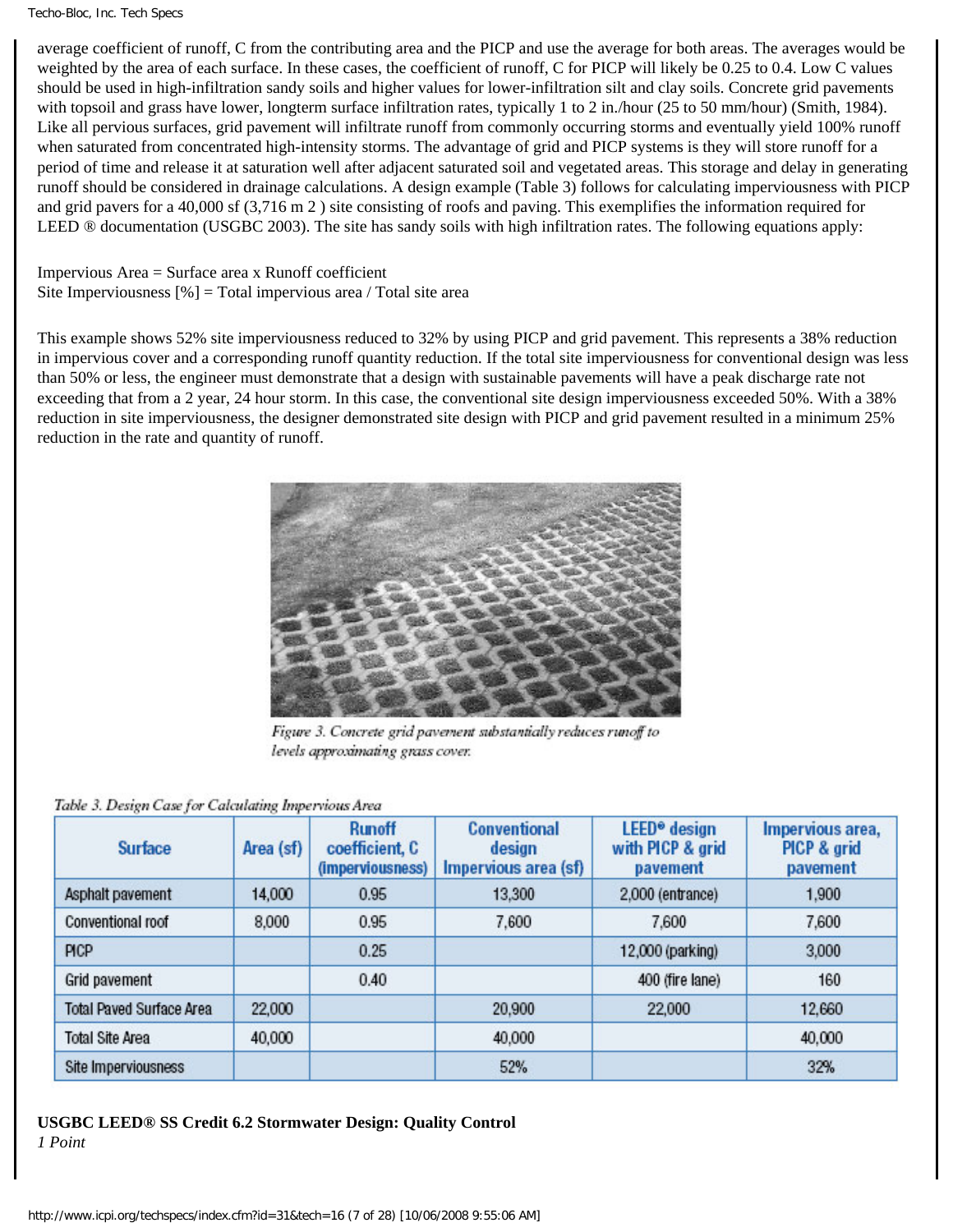# **Intent**

Limit disruption and pollution of natural water flows by managing stormwater runoff.

# **Requirements**

Implement a stormwater management plan that reduces impervious cover, promotes infiltration, and captures and treats the stormwater runoff from 90% of the average annual rainfall1 using acceptable best management practices (BMPs). BMPs used to treat runoff must be capable of removing 80% of the average annual post development total suspended solids (TSS) load based on existing monitoring reports. BMPs are considered to meet these criteria if (1) they are designed in accordance with standards and specifications from a state or local program that has adopted these performance standards, or (2) there exists in-field performance monitoring data demonstrating compliance with the criteria. Data must conform to accepted protocol (e.g., Technology Acceptance Reciprocity Partnership [TARP], Washington State Department of Ecology) for BMP monitoring.

# **Potential.Technologies.&.Strategies**

Use alternative surfaces (e.g., vegetated roofs, pervious pavement or grid pavers) and nonstructural techniques (e.g., rain gardens, vegetated swales, disconnection of imperviousness, rainwater recycling) to reduce imperviousness and promote infiltration thereby reducing pollutant loadings. Use sustainable design strategies (e.g., Low Impact Development, Environmentally Sensitive Design) to design integrated natural and mechanical treatment systems such as constructed wetlands, vegetated filters, and open channels to treat stormwater runoff.

1. In the United States, there are three distinct climates that influence the nature and amount of rainfall occurring on an annual basis. Humid watersheds are defined as those that receive at least 40 inches of rainfall each year, Semi-arid watersheds receive between 20 and 40 inches of rainfall per year, and Arid watersheds receive less than 20 inches of rainfall per year. For this credit, 90% of the average annual rainfall is equivalent to treating the runoff from:

(a) Humid Watersheds – 1 inch of rainfall;

(b) Semi-arid Watersheds – 0.75 inches of rainfall; and

(c) Arid Watersheds – 0.5 inches of rainfall.

# **Application of SS Credit 6.2**

Roofs, sidewalks, driveways and streets (impervious cover) contribute additional runoff and pollution by denying infiltration of stormwater. These surfaces generate excessive amounts of runoff with sediment (total suspended solids or TSS) and water carrying nutrients (total phosphorous or TP and nitrogen forms) and metals. Other pollutants such as pesticides, detergent, fertilizer, oils, other chemicals and salts remain in suspension or solution in the flowing water which can damage wildlife and fish. Increased runoff flows and pollution are directed into waterways decreasing property values, fishing income and recreation opportunities. Some municipalities have older, combined sanitary and storm sewer systems. These discharge raw sewage into rivers when storm flows exceed the processing rate of the local waste treatment plant. Since PICP reduces runoff through infiltration, it has the ability to reduce TSS and TP. Several studies have demonstrated at least 80% reduction of TSS, a good indicator pollutant treatment. Studies include James (1997) and Rushton (2001). Studies that demonstrate at least 40% TP reduction include James (1997), Rushton (2001) and Bean (2005). All studies compared reductions of pollutants from PICP to that from impervious pavements. These studies provide evidence of the ability of PICP to reduce TSS and TP. In addition, the LEED ® Reference Guide (2005) suggests a 60%-80% removal efficiency for pervious pavement. Pre-treatment and filtering of runoff prior to entering PICP will assist in reducing TSS and TP emissions. Practices such as bioswales and sand filters can receive and filter runoff prior to entering adjacent PICP as well as receive outflows from PICP. The entire flow path design for runoff should be considered, especially when PICP is designed to receive runoff from impervious surfaces.

#### **Integration with Other LEED ® Credits**

In addition to earning LEED ® credits for reducing stormwater runoff and pollution, PICPs may earn points from Credit 7.1, Heat Island Effect, non-roof when the paving units have a minimum Solar Reflectance Index of 29. Another point can be earned from Credit 1.1, Water Efficiency under Water Efficient Landscaping when water captured in the PICP base is used for toilet grey water or for exterior irrigation.

# **USGBC LEED® SS Credit 7.1 Heat Island Effect: Non-Roof**

*1 Point*

**Requirements** OPTION.1 Provide any combination of the following strategies for 50% of the site hardscape (including roads, sidewalks,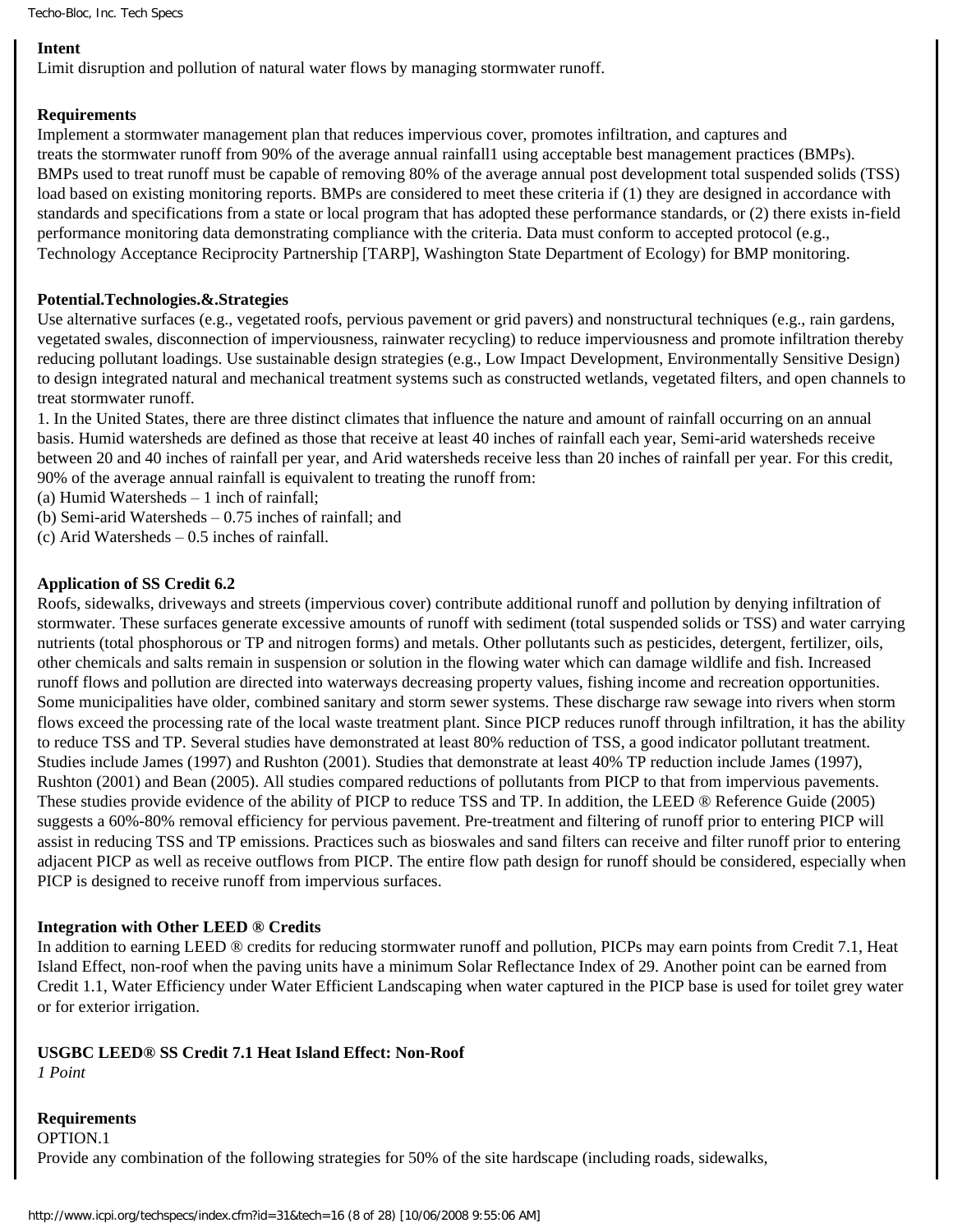courtyards and parking lots):

• Shade (within 5 years of occupancy) • Paving materials with a Solar Reflectance Index (SRI)2 of at least 29

• Open grid pavement system

OR

#### OPTION.2

Place a minimum of 50% of parking spaces under cover (defined as under ground, under deck, under roof, or under a building). Any roof used to shade or cover parking must have an SRI of at least 29.

#### **Potential.Technologies.&.Strategies**

Shade constructed surfaces on the site with landscape features and utilize high-reflectance materials for hardscape. Consider replacing constructed surfaces (i.e. roof, roads, sidewalks, etc.) with vegetated surfaces such as vegetated roofs and open grid paving or specify highalbedo materials to reduce the heat absorption. 2The Solar Reflectance Index (SRI) is a measure of the constructed surface's ability to reflect solar heat, as shown by a small temperature rise. It is defined so that a standard black (reflectance 0.05, emittance 0.90) is 0 and a standard white (reflectance 0.80, emittance 0.90) is 100. To calculate the SRI for a given material, obtain the reflectance value and emittance value for the material. SRI is calculated according to ASTM E 1980-01. Reflectance is measured according to ASTM E 903, ASTM E 1918, or ASTM C 1549. Emittance is measured according to ASTM E 408 or ASTM C 1371. Default values for some materials will be available in the LEED®-NC v2.2 Reference Guide.

#### **Applications of SS Credit 7.1**

All segmental concrete paving can meet three of the four above Submittals. While PICP doesn't provide shade, it can be used as paving around shade trees to allow air and water to reach roots. This indirect benefit ensures a longer tree life compared to impervious pavement that deprives air and water from reaching tree roots. An example of this application in a parking lot protecting an historic tree is found in the ICPI brochure, Project Profiles - Permeable Interlocking Concrete Pavement (ICPI 2005). **Solar Reflectance Index (SRI) of Segmental Concrete Paving Products**-SRI consists of combined albedo and emittance measurements. Albedo is the ratio of outbound or reflected solar radiation divided by the inbound radiation. Lighter colored surfaces indicate a higher albedo than dark surfaces. The highest albedo of 1.0 means all solar energy reflects back from a surface with no absorbed energy. The test method for determining albedo is ASTM E 903, Standard Test Method for Solar Absorptance, Reflectance, and Transmittance of Materials Using Integrating Spheres (ASTM 2005). Reflectance is measured over a range of wavelengths and averaged to provide a single albedo value. According to the LEED ® Reference Guide (2003) new concrete made with grey cement has an albedo of 0.35 to 0.40 and weathered concrete 0.20 to 0.30. New concrete made with white cement generally has an albedo of 0.7 to 0.8 and 0.4 to 0.6 when weathered. White cement is about twice as expensive as grey cement. However, some normal cement can be light in color and be cost competitive. Cement and aggregate colors influence concrete color. For segmental concrete paving products, light colored aggregates and surface treatments with white cement can contribute to a higher albedo. Figure 4 shows an application with light colored paving slabs. By comparison, asphalt reflectance is 0.05 to 0.10 when new and 0.10 to 0.15 when weathered. Periodic surface cleaning may be required to maintain a minimum required SRI values. ICPI Tech Spec 5 - Cleaning, Sealing and Joint Sand Stabilization of Interlocking Concrete Pavement provides additional guidance. When measured and documented in the LEED application process, existing interlocking concrete pavement surfaces can qualify for this credit. Samples taken from areas can be measured for their SRI and averaged to achieve this credit. A study by Lawrence Berkeley National Laboratories (Pomerantz, 2000) notes that new asphalt exhibited an albedo of 0.04 and five year-old pavements 0.12, substantially lower the 0.3 recommended in the LEED ® rating system. In their experiments, they found that an increase in albedo of about 0.1 produces a decrease in pavement temperature of about 4 o  $\pm$ 1 o C (-7 o  $\pm$  2 o F) when there is little wind. Increasing wind speed lowers the surface temperature and diminishes the influence of the change in albedo. Emittance measures a material's ability to release radiant heat (in watts/m 2 ) from a given wavelength spectrum. It is measured using ASTM E 408 - Test Methods for Total Normal Emittance of Surfaces Using Inspection-Meter Techniques. Emittance and albedo measurements are combined to calculate SRI per ASTM E 1980 - Standard Practice for Calculating Solar Reflectance Index of Horizontal and Low-Sloped Opaque Surfaces. As noted earlier, surface color affects albedo and indirectly affects emittance. Since most manufacturers provide a range of colors, SRI measurements should be requested from manufacturers for specific product color or ranges, especially lighter colored products. Testing laboratories can provide requirements for specimen sizes cut from segmental concrete paving products. Specimen sizes are generally  $2 \times 2$  in. (50 x 50 mm) by  $\frac{1}{2}$  in. (13 mm) thick. The overall all objective of Figure 4. Light colored paving units reflect light and help reduce mico-climatic temperatures. the SRI is to encourage light colored surfaces that reduce surface temperatures. High SRI surfaces can help reduce the urban heat island, the dome of warm air over a city that increases summer air conditioning costs and traps air pollutants.

**Grid pavement - LEED** ® defines open-grid pavement as one having less than 50% imperviousness. This includes concrete grid pavements with grass. Compared to asphalt, grassed grid pavements will reduce surface air temperatures by 2 o to 4 o F (1 o to 2 o C) and radiometric temperatures by 4 o to 6 o F (2 o to 4 o C) (Smith, 1981). Evapo-transpiration from the grass provides this cooling. Concrete grid pavers are recommended for overflow or intermittent parking areas and aren't intended where cars park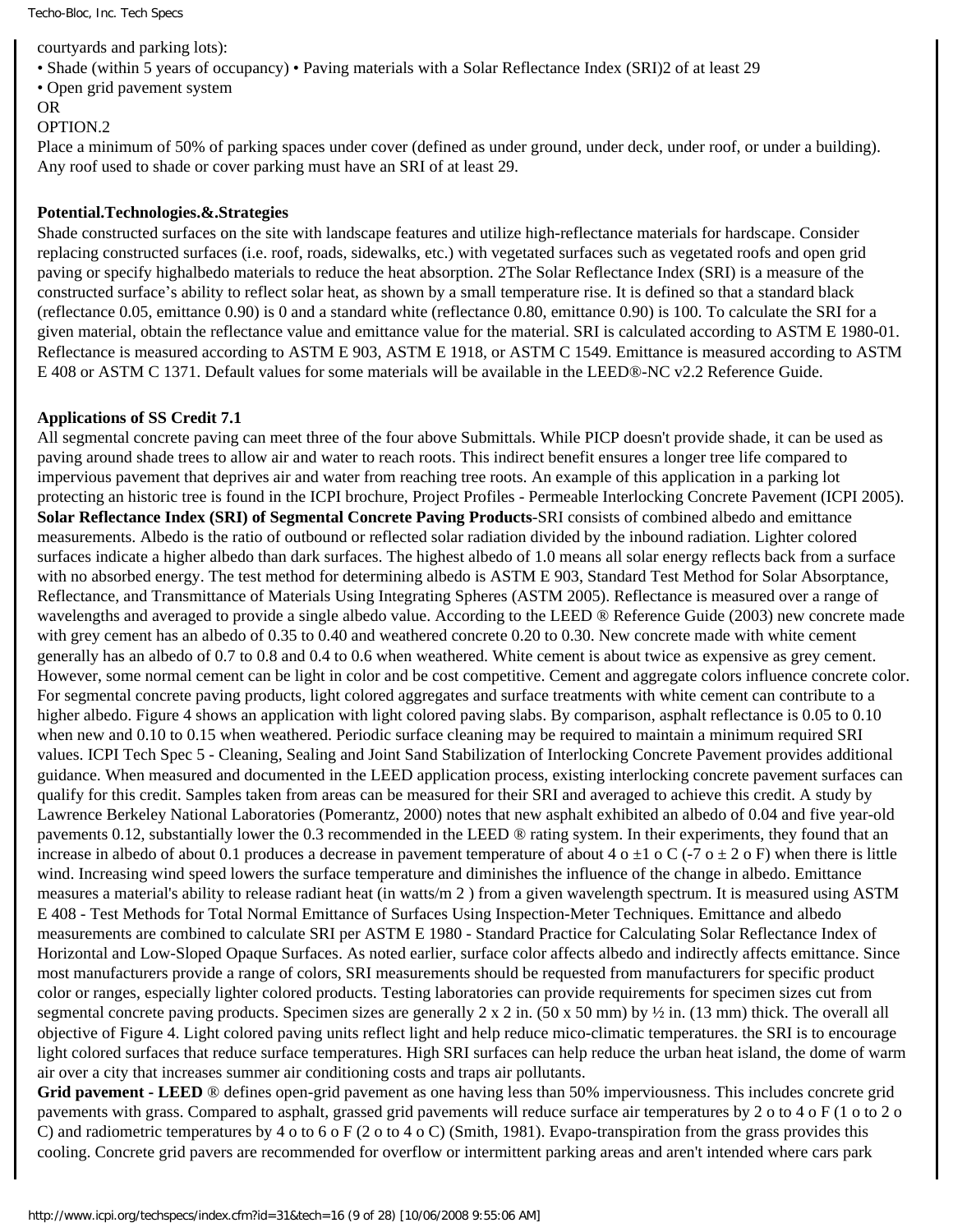regularly. Grids and grass will provide heat reducing benefits for these areas. Areas with regular parking should be paved with PICP.



Figure 4. Light colored paving units reflect light and help reduce mico-climatic temperatures.

# **USGBC SS Credit 7.2 Heat Island Effect: Roof**

1 Point

**Requirements** 

#### **OPTION 1**

Use roofing materials having a Solar Reflectance Index (SRI)<sup>3</sup> equal to or greater than the values in the table below for a minimum of 75% of the roof surface. **OR** 

#### **OPTION 2**

Install a vegetated roof for at least 50% of the roof area. OR

#### **OPTION 3**

Install high albedo and vegetated roof surfaces that, in combination, meet the following criteria: (Area of SRI Roof / 0.75) + (Area of vegetated roof / 0.5) > Total Roof Area

| <b>Roof Type</b>  | Slope | <b>SRI</b> |
|-------------------|-------|------------|
| Low-Sloped Roof   | 2:12  | 78         |
| Steep-Sloped Roof | >2:12 | 29         |

#### **Potential Technologies & Strategies**

Consider installing high-albedo and vegetated roofs to reduce heat absorption. SRI is calculated according to ASTM E 1980. Reflectance is measured according to ASTM E 903, ASTM E 1918, or ASTM C 1549. Emittance is measured according to ASTM E 408 or ASTM C 1371. Default values will be available in the LEED®-NC v2.2 Reference Guide, Product information is available from the Cool Roof Rating Council website, at www.coolroofs.org.

<sup>3</sup>The Solar Reflectance Index (SRI) is a measure of the constructed aurface's ability to reflect solar heat, as shown by a small temperature rise. It is defined so that a standard black (reflectance 0.05, emittance 0.90) is 0 and a standard white (reflectance 0.80, emittance 0.90) is 100. To calculate the SRI for a given material, obtain the reflectance value and emittance value for the material. SRI is calculated according to ASTM E 1980. Reflectance is measured according to ASTM E 903, ASTM E 1918, or ASTM C 1549. Emittance is measured according to ASTM E 408 or ASTM C 1371.

#### **Calculations**

Simple formulas for calculating shade, pervious portion of the site and vegetated roof percentages are provided below (USGBC 2003):

Shade [%] = Shaded Impervious Area / Total Impervious Area Pervious Portion [%] = Pervious Parking Area / Total Parking Area Vegetated Roof [%] = Vegetated Roof Area / Total Roof Area

Some projects may combine a green roof with high reflectance roofing materials such concrete pavers or paving slabs. A sample calculation to meet the CaGBC credit calculates the minimum areas of green roof and reflective roof using the following formula:  $(1.5 \text{ x Area green roof})$  + Area of reflective roof = 0.75 x Total roof area For example, if the total roof area is 10,000 sf  $(1,000 \text{ m})$ 2 ) and 4,000 sf (400 m 2 ) were designed as a green roof, the area of the reflective roof required to meet this credit is 1,500 sf or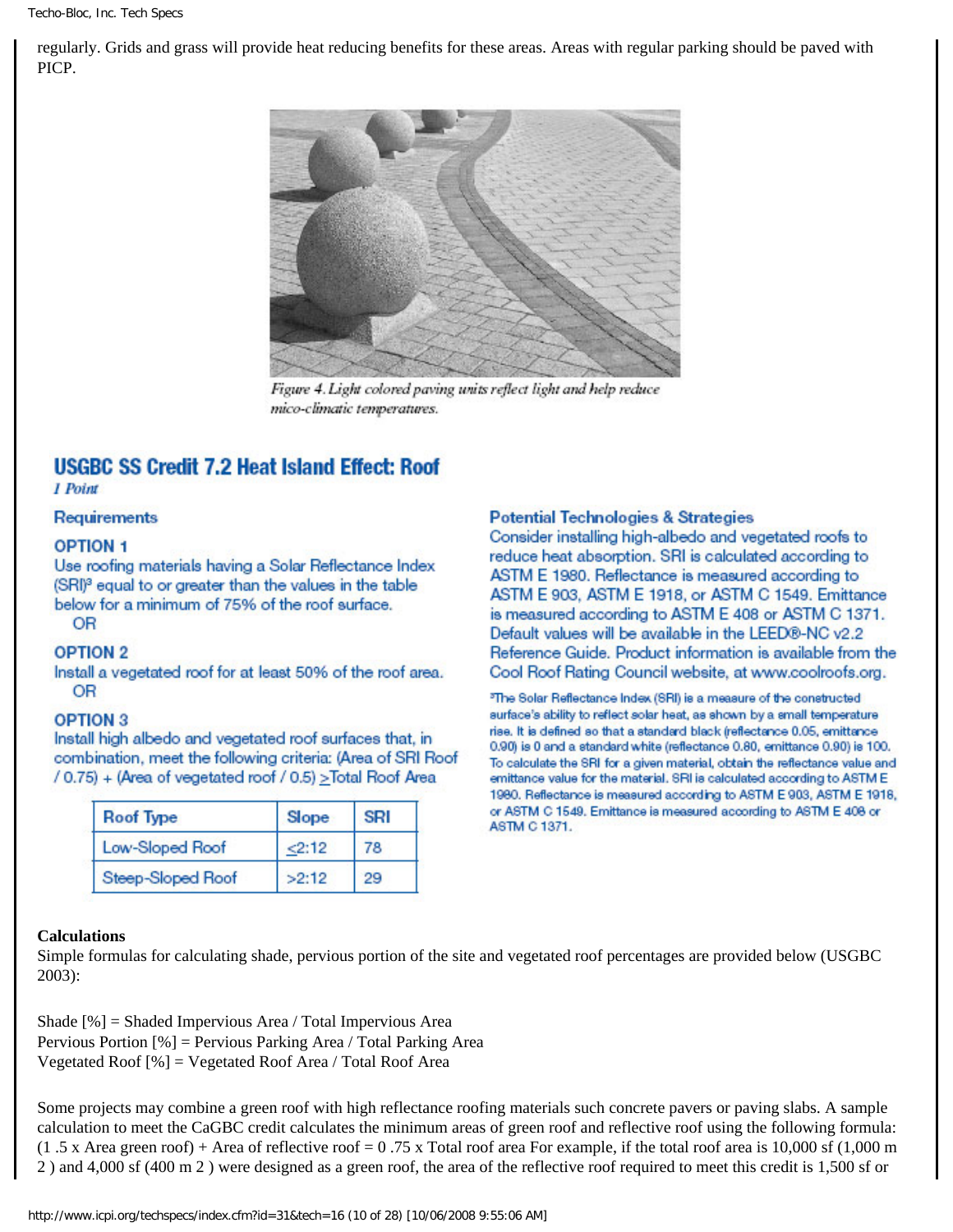150 m 2 , or:

 $(1.5 \times 4,000 \text{ sf}) + X = 0.75 \times 10,000 \text{ sf}$  $6000 + X = 7500$  $X = 1500$ 



Figure 5. Light colored paving on low-slope roofs reflects light saving on air-conditioning costs while protecting the waterproofing.

#### **Materials and Resources**

USGBC LEED ® Credits applicable to segmental concrete paving products include the following: Credit MR 2.1 Construction Waste Management: Divert 50% from Disposal Credit MR 2.2 Construction Waste Management: Divert 75% From Disposal Credit MR 3.1 Materials Reuse: 5% Credit MR 3.2 Materials Reuse: 10% Credit MR 4.1 Recycled Content: 10% (post-consumer + ½ post-industrial)

Credit MR 4.2 Recycled Content: 20% (post-consumer  $+ \frac{1}{2}$  post-industrial)

Credit MR 5.1 Regional Materials: 10% Extracted, Processed and Manufactured Regionally

Credit MR 5.2 Regional Materials: 20% Extracted, Processed and Manufactured Regionally

# **USGBC LEED ® MR Credit 2.1 Construction Waste Management: Divert 50% from Disposal** *1 Point*

#### **Intent**

Divert construction, demolition and land clearing debris from landfill disposal. Redirect recyclable recovered resources back to the manufacturing process. Redirect reusable materials to appropriate sites.

#### **Requirements**

Recycle and/or salvage at least 50% of non-hazardous construction and demolition debris. Develop and implement a construction waste management plan that, at a minimum, identifies the materials to be diverted from disposal and whether the materials will be sorted on-site or comingled. Excavated soil and land-clearing debris do not contribute to this credit. Calculations can be done by weight or volume, but must be consistent throughout.

#### **Potential.Technologies.&.Strategies**

Establish goals for diversion from disposal in landfills and incinerators and adopt a construction waste management plan to achieve these goals. Consider recycling cardboard, metal, brick, acoustical tile, concrete, plastic, clean wood, glass, gypsum wallboard, carpet and insulation. Designate a specific area(s) on the construction site for segregated or comingled collection of recyclable materials, and track recycling efforts throughout the construction process. Identify construction haulers and recyclers to handle the designated materials. Note that diversion may include donation of materials to charitable organizations and salvage of materials onsite.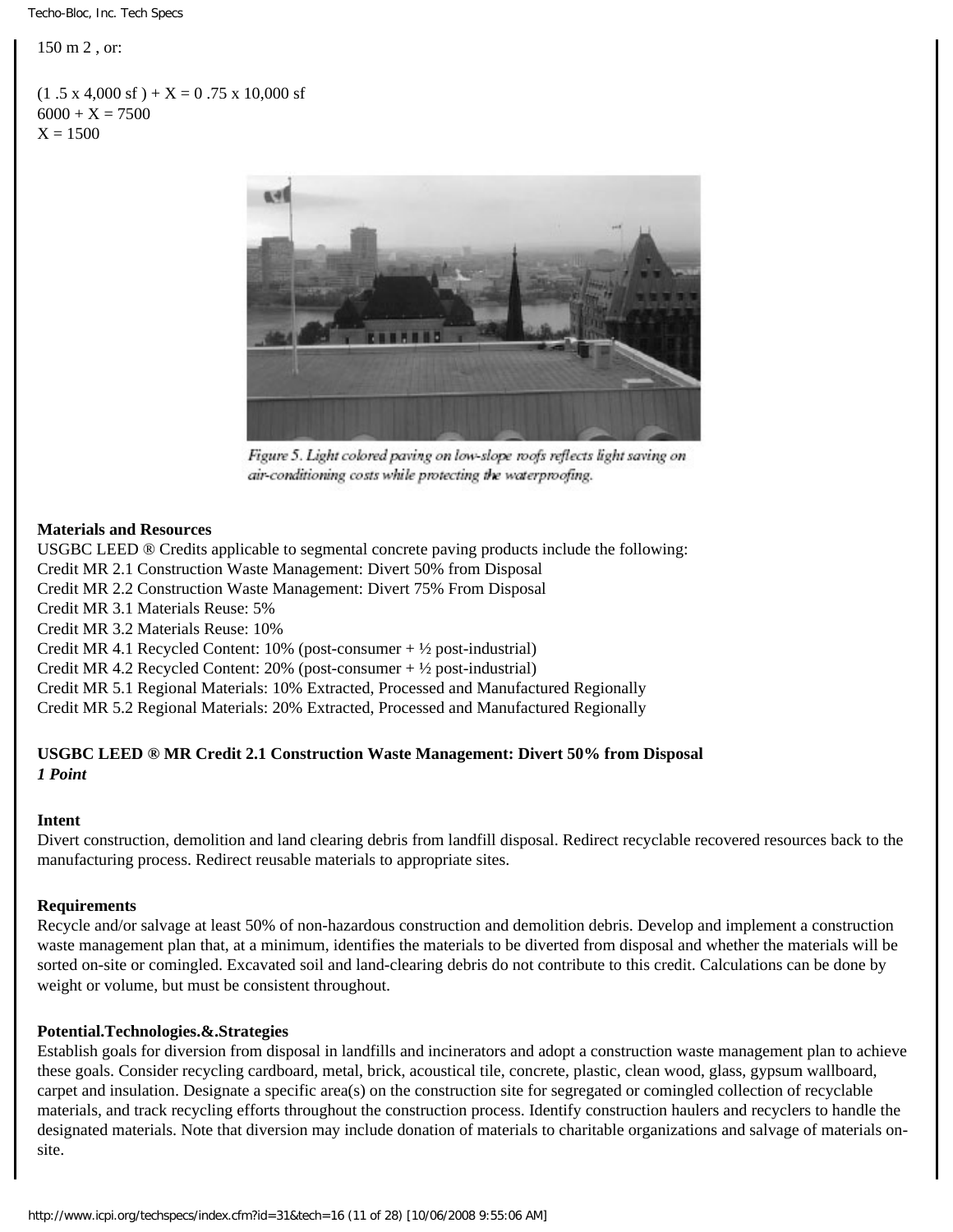# **USGBC LEED ® MR Credit 2.2 Construction Waste Management: Divert 75% from Disposal** *1 Point in addition to MR Credit 2.1*

#### **Intent**

Divert construction and demolition debris from disposal in landfills and incinerators. Redirect recyclable recovered resources back to the manufacturing process. Redirect reusable materials to appropriate sites.

#### **Requirements**

Recycle and/or salvage an additional 25% beyond MR Credit 2.1 (75% total) of non-hazardous construction and demolition debris. Excavated soil and land-clearing debris do not contribute to this credit. Calculations can be done by weight or volume, but must be consistent throughout.

#### **Potential.Technologies.&.Strategies**

Establish goals for diversion from disposal in landfills and incinerators and adopt a construction waste management plan to achieve these goals. Consider recycling cardboard, metal, brick, acoustical tile, concrete, plastic, clean wood, glass, gypsum wallboard, carpet and insulation. Designate a specific area(s) on the construction site for segregated or commingled collection of recyclable materials, and track recycling efforts throughout the construction process. Identify construction haulers and recyclers to handle the designated materials. Note that diversion may include donation of materials to charitable organizations and salvage of materials onsite.

#### **Application of Credits MR 2.1 and 2.2**

High tipping fees at landfills and threat of soil pollution have forced recycling of construction and demolition waste. The US EPA estimates this type of waste accounts for 23% of municipal solid waste (USGBC 2003). Like most concrete, pavers can be crushed and recycled, or removed and reinstated elsewhere on the site. A key consideration is that waste material reused on-site or processed and shipped off-site cannot be used for other LEED ® credits such as those from Resource Reuse, Recycled Content or Regional Materials content credits. These three credits are based on costs. The intent of Credits MR 2.1 and 2.2 is to recycle construction waste on the site, or process and place it into the market for recycled materials. These actions do not involve a purchase transaction. The types of demolition waste from a site should be estimated (by weight or volume) and listed in a waste management plan. Their ultimate destination should also be identified as well as the percentage of waste that remains on the site. The crowded nature of construction in dense urban areas will almost always require collection of concrete in waste bins for shipment to off-site processing. Other projects may have sufficient space on the site to separate and process waste construction materials. In such cases, local regulations for processing should be followed. In contrast, concrete removed from the site, processed and sold back to the same job site, or recycled material purchased from elsewhere and brought to the site can qualify for Recycled Content and Regional Materials credits. Examples are shipping used concrete pavers to a recycler, crushing them and purchasing them back for re-use on the site as base material. Another example is purchasing recycled, crushed concrete for a base under interlocking concrete pavements. These two examples could earn Recycled Content and Regional Materials content credits.

#### **Documentation**

If the project involves renovating an existing site, concrete pavers at the site can be re-used or directed to other appropriate sites. Concrete pavers can also be crushed and re-used for road base materials. A list of the total construction waste is required, measured by weight or volume, specifying those that will be diverted from the landfill. This list is typically prepared by the company responsible for waste management on the site. Calculations can be in weight or volume, but they must be consistent. They do not include hazardous waste and excavated soil. Typically, waste containers are sized by volume and are weighed at the material recovery facility or landfill site. Typical factors for converting concrete paver volume to weight are 140 to 145 lbs/ft 3 (2240 to 2350 kg/ m 3 ) for stacked pavers and approximately 100 lb/ft 3 (1600 kg/m 3 ) for loose pavers in a bin. The following equation is used to calculate the percent recycled:

% Recycled = Recycled Waste / Recycled Waste + Garbage

Where Garbage is the land-filled material and the Recycled Waste is the recycled construction, demolition and land clearing wastes.

**USGBC LEED ® MR Credit 3.1 Materials Reuse: 5%**  *1 Point*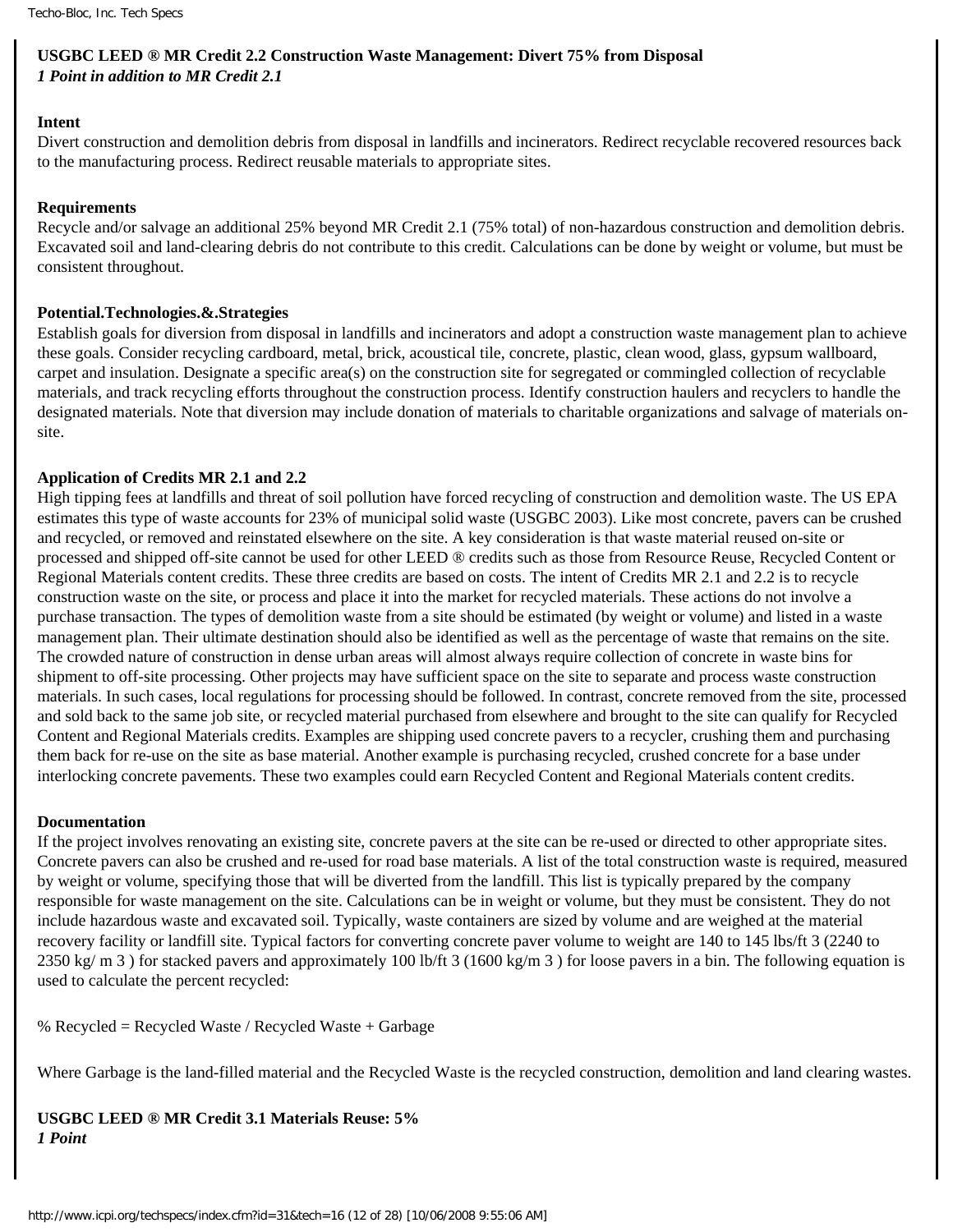#### **Requirements**

Use salvaged, refurbished or reused materials such that the sum of these materials constitutes at least 5%, based on cost, of the total value of materials on the project. Mechanical, electrical and plumbing components and specialty items such as elevators and equipment shall not be included in this calculation. Only include materials permanently installed in the project. Furniture may be included, providing it is included consistently in MR Credits 3-7.

#### **Potential.Technologies.&.Strategies**

Identify opportunities to incorporate salvaged materials into building design and research potential material suppliers. Consider salvaged materials such as beams and posts, flooring, paneling, doors and frames, cabinetry and furniture, brick and decorative items.

# **USGBC LEED ® MR Credit 3.2 Materials Reuse: 10%**  *1 Point in addition to MR Credit 3.1*

#### **Intent**

Reuse building materials and products in order to reduce demand for virgin materials and to reduce waste, thereby reducing impacts associated with the extraction and processing of virgin resources.

#### **Requirements**

Use salvaged, refurbished or reused materials, products and furnishings for at least 10% of building materials.

#### **Requirements**

Use salvaged, refurbished or reused materials for an additional 5% beyond MR Credit 3.1 (10% total, based on cost). Mechanical, electrical and plumbing components and specialty items such as elevators and equipment shall not be included in this calculation. Only include materials permanently installed in the project. Furniture may be included, providing it is included consistently in MR Credits 3-7.

#### **Potential.Technologies.&.Strategies**

Identify opportunities to incorporate salvaged materials into building design and research potential material suppliers. Consider salvaged materials such as beams and posts, flooring, paneling, doors and frames, cabinetry and furniture, brick and decorative items.

#### **Application of Credits MR 3.1 and 3.2**

A material salvaged during a building renovation can be applied to this credit only if it can no longer serve its original function and has been reprocessed and installed for a different use. An example would be crushing salvaged concrete pavers for reuse as pavement base material. However, on a project where an existing building is being demolished or deconstructed the material salvaged and installed on the new site can be used to comply to this credit.

#### **Documentation**

To calculate the percentage of salvaged material, list all of the salvaged materials and their costs. If the cost of the salvaged material is below market value, use the replacement cost. For example, salvaged concrete pavers may be purchased for \$.50/ft 2  $(\$5.38/m 2)$  and new pavers would cost  $\$2.50/f1 2 (\$26.90/m 2)$ . For this credit, use the new cost in the following salvage calculation:

% Salvage Rate = Market value of salvage materials if purchased new / Total project material costs

For example, total material costs on a project are \$1,600,000 (excluding labor and equipment costs). Existing concrete pavers on the site are salvaged and reused for a 35,000 ft 2 (3,500 m 2 ) parking lot at a potential new cost of \$2.50/ft 2 (\$26.90/m 2 ). The market value of new replacement material is \$87,500. Therefore, 5.4% of the materials costs are spared through salvaging and reuse. This qualifies for one point. An additional point is earned if other salvaged materials from the project are added to this to bring this calculation to over 10%.

# **USGBC LEED ® MR Credit 4.1 Recycled Content: 10% (post-consumer + 1/2 pre-consumer)** *1 Point*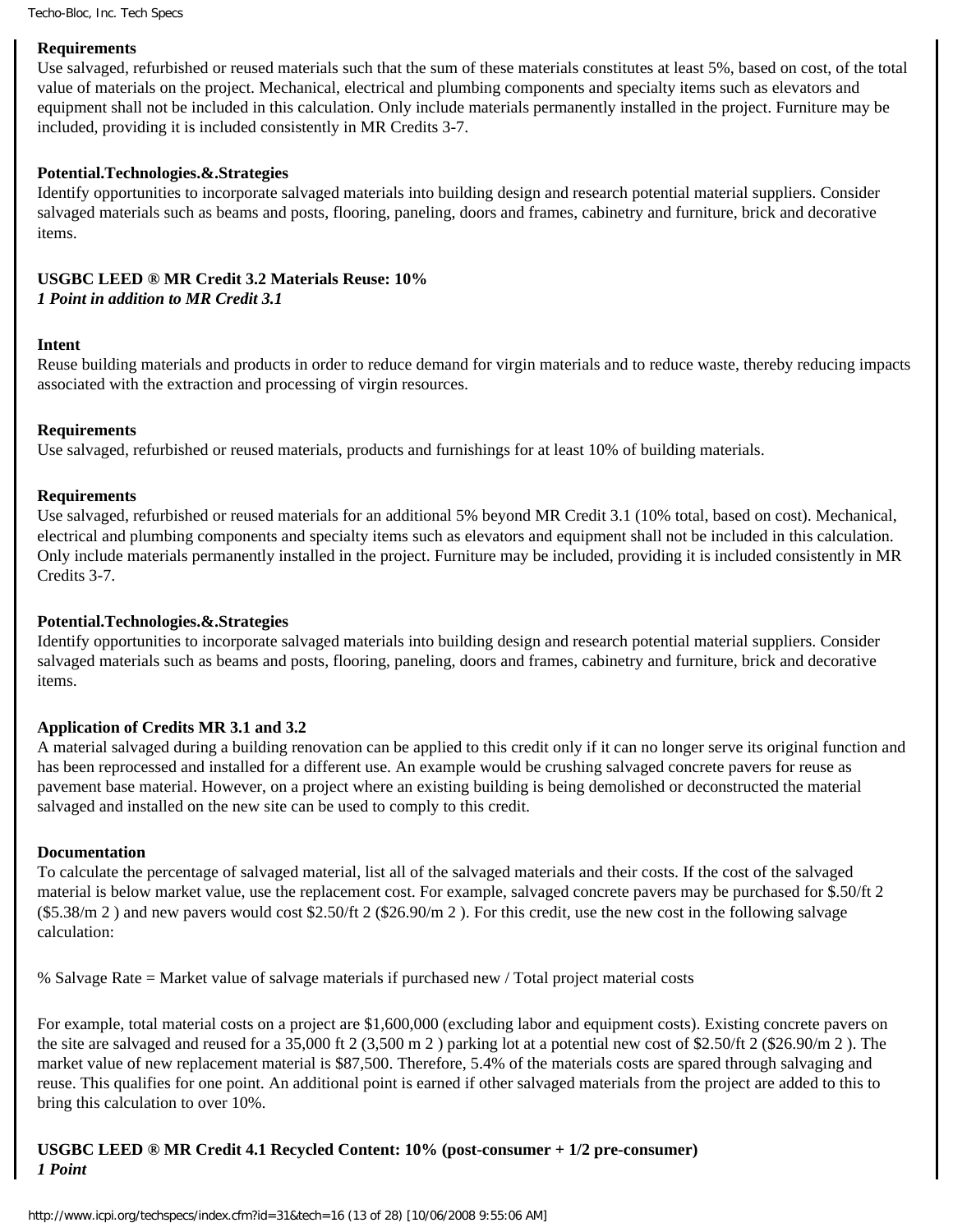#### **Intent**

Increase demand for building products that incorporate recycled content materials, therefore reducing impacts resulting from extraction and processing of virgin materials.

#### **Requirements**

Use materials with recycled content such that the sum of post-consumer recycled content plus one-half of the pre-consumer content constitutes at least 10% (based on cost) of the total value of the materials in the project. The recycled content value of a material assembly shall be determined by weight. The recycled fraction of the assembly is then multiplied by the cost of assembly to determine the recycled content value. Mechanical, electrical and plumbing components and specialty items such as elevators shall not be included in this calculation. Only include materials permanently installed in the project. Furniture may be included, providing it is included consistently in MR Credits 3-7. Recycled content shall be defined in accordance with the International Organization of Standards document, ISO 14021-Environmental labels and declarations-Selfdeclared environmental claims (Type II environmental labeling). Post-consumer material is defined as waste material generated by households or by commercial, industrial and institutional facilities in their role as end-users of the product, which can no longer be used for its intended purpose. Pre-consumer material is defined as material diverted from the waste stream during the manufacturing process. Excluded is reutilization of materials such as rework, regrind or scrap generated in a process and capable of being reclaimed within the same process that generated it.

#### **Potential.Technologies.&.Strategies**

Establish a project goal for recycled content materials and identify material suppliers that can achieve this goal. During construction, ensure that the specified recycled content materials are installed. Consider a range of environmental, economic and performance attributes when selecting products and materials.

#### **USGBC LEED ® MR Credit 4.2 Recycled Content: 20% (post-consumer + 1/2 pre-consumer)** *1 Point in addition to MR Credit 4.1*

#### **Requirements**

Use materials with recycled content such that the sum of post-consumer recycled content plus one-half of the preconsumer content constitutes an additional 10% beyond MR Credit 4.1 (total of 20%, based on cost) of the total value of the materials in the project. The recycled content value of a material assembly shall be determined by weight. The recycled fraction of the assembly is then multiplied by the cost of assembly to determine the recycled content value. Mechanical, electrical and plumbing components and specialty items such as elevators shall not be included in this calculation. Only include materials permanently installed in the project. Furniture may be included, providing it is included consistently in MR Credits 3-7. Recycled content shall be defined in accordance with the International Organization of Standards document, ISO 14021-Environmental labels and declarations-Selfdeclared environmental claims (Type II environmental labeling). Post-consumer material is defined as waste material generated by households or by commercial, industrial and institutional facilities in their role as end-users of the product, which can no longer be used for its intended purpose. Pre-consumer material is defined as material diverted from the waste stream during the manufacturing process. Excluded is reutilization of materials such as rework, regrind or scrap generated in a process and capable of being reclaimed within the same process that generated it.

#### **Potential.Technologies.&.Strategies**

Establish a project goal for recycled content materials and identify material suppliers that can achieve this goal. During construction, ensure that the specified recycled content materials are installed. Consider a range of environmental, economic and performance attributes when selecting products and materials.

#### **Application of Credits MR 4.1 and 4.2**

Segmental concrete paving products can be made with recycled materials and contribute to this credit. A portion of the cement can be replaced with flyash (coal combustion by-product), silica fume (by-product of silicon production), ground granulated blast furnace slag (from steel production), and recycled aggregate. They are called supplementary cementitious materials or SCMs. There is a growing amount of evidence that release of CO 2 from combustion and methane gasses contribute to global warming. For every ton of cement produced about a ton of CO 2 is released into the atmosphere. (Compare this to one gallon  $(3.8 \text{ l})$  of gasoline generates about 20 lbs (9 kgs) of CO 2 .) Cement production comprises approximately 6% of CO 2 generated throughout the world. Replacing a portion of cement with SCMs reduces CO 2 output. The potential for replacing cement will vary among paver manufacturers based on their location, which affects price and availability of recycled materials. Consult with an ICPI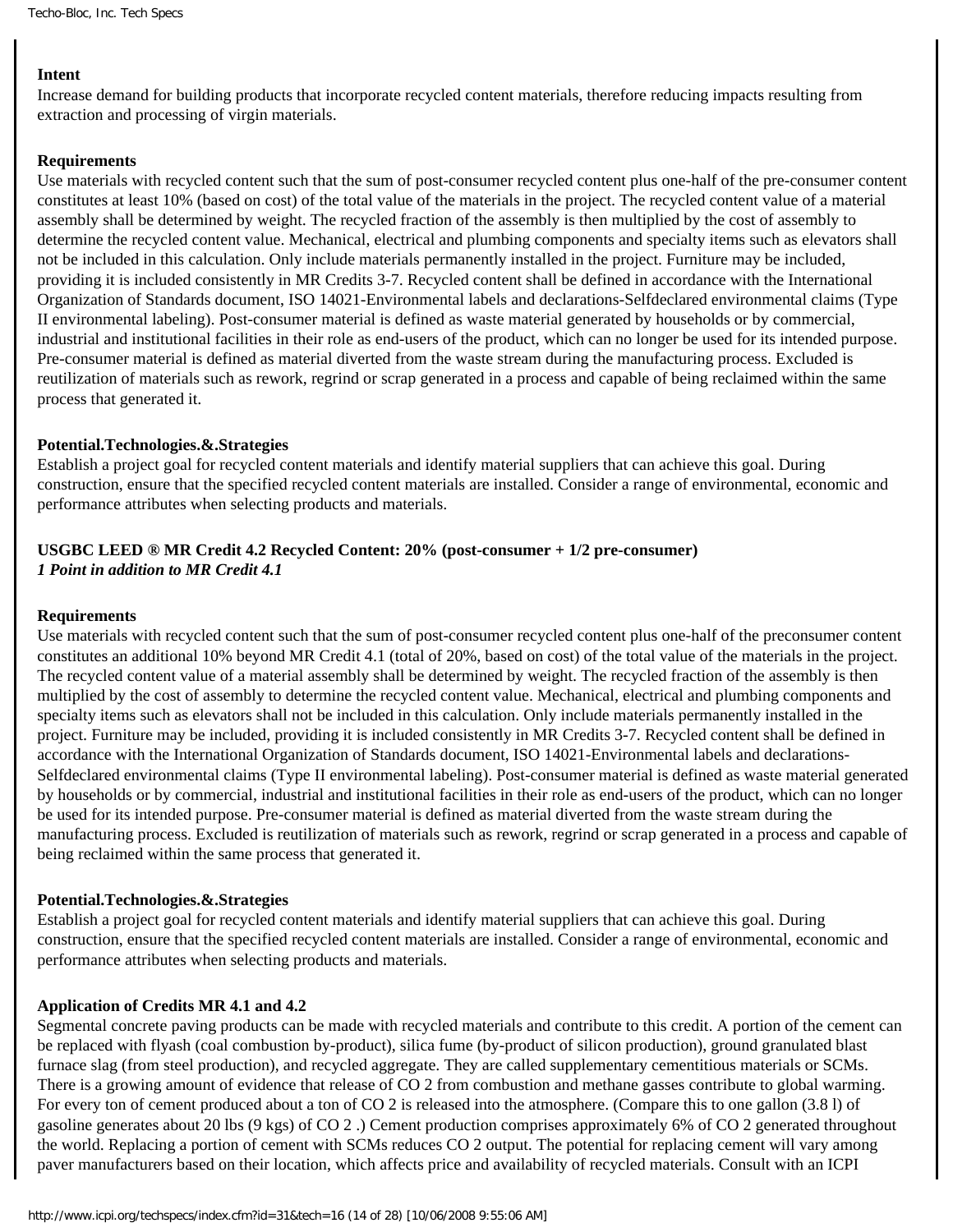producer member to determine use of cement substitutes in paving products. Some cement suppliers to paver producers may provide cement with SCMs. Recycled content within cement does not count toward this credit unless the cement supplier provides a statement of recycled content for the cement.

#### **Documentation**

The percentage requirements in this LEED ® credit are based on cost. Post-consumer recycled content refers to recycled materials or products recovered and recycled after use by the consumer, e.g. a plastic bottle. For manufactured concrete pavers, this is typically not used in the calculation. Post industrial waste for concrete pavers means recycled materials or products recovered and traded such as flyash, slag or silica fume. These materials should meet the ASTM and CSA definitions for SCMs. Using a concrete mix without supplementary cementing materials is compared to the mix ingredients used with SCMs to calculate the Portland cement reduction. This is converted to a percent with a factor of 2 applied to account for the environmental merits of reducing Portland cement by substituting it with SCM's. An example follows: Basic mix: Concrete paver cement content: 16% Portland cement (by weight of total dry mix) SCM mix: Concrete paver with SCMs: 14% Portland cement + 2% flyash (by weight of total dry mix) Percentage of Portland cement reduction = [(Portland cement content of pavers without SCMs - Portland cement content used with SCMs)/Portland cement content of pavers without SCMs] x 100 x 2

Reduction in Portland Cement =  $(16 -14)/16 \times 100 \times 2 = 25\%$ 

This is the post industrial recycled content contributed by the concrete pavers. It is used to calculate the recycled content value in the concrete pavers. For example, if the concrete pavers for a 30,000 ft² (3,000 m²) project were purchased for \$75,000, the post industrial recycled value is \$75,000 x 25% x  $\frac{1}{2}$  = \$9,375. This result is added to post-consumer and other post industrial contributions from other materials used for the project. The total post-consumer and post industrial contribution are divided by the total material costs for the project to determine the percent of recycled content. All materials with recycled content are listed on a spreadsheet with their cost, percentage of post-consumer and one-half of the percentage of postindustrial recycled content and resulting dollar values of recycled content. Installation costs are excluded. If the percentage of the value recycled content is 10% or more one point is earned. Two points are earned if the percentage is 20% or more.

# **USGBC LEED ® MR Credit 5.1 Regional Materials: 10% Extracted, Processed & Manufactured Regionally**  *1 Point*

#### **Intent**

Increase demand for building materials and products that are extracted and manufactured within the region, thereby supporting the regional economy and reducing the environmental impacts resulting from transportation.

#### **Requirements**

Use building materials or products that have been extracted, harvested or recovered, as well as manufactured, within 500 miles of the project site for a minimum of 10% (based on cost) of the total materials value. If only a fraction of a product or material is extracted/harvested/recovered and manufactured locally, then only that percentage (by weight) shall contribute to the regional value. Mechanical, electrical and plumbing components and specialty items such as elevators and equipment shall not be included in this calculation. Only include materials permanently installed in the project. Furniture may be included, providing it is included consistently in MR Credits 3-7.

#### **Potential.Technologies.&.Strategies**

Establish a project goal for locally sourced materials, and identify materials and material suppliers that can achieve this goal. During construction, ensure that the specified local materials are installed and quantify the total percentage of local materials installed. Consider a range of environmental, economic and performance attributes when selecting products and materials.

# **USGBC LEED ® MR Credit 5.2**

**Regional Materials: 20% Extracted, Processed & Manufactured Regionally** *1 Point in addition to MR Credit 5.1*

#### **Intent**

Increase demand for building materials and products that are extracted and manufactured within the region, thereby supporting the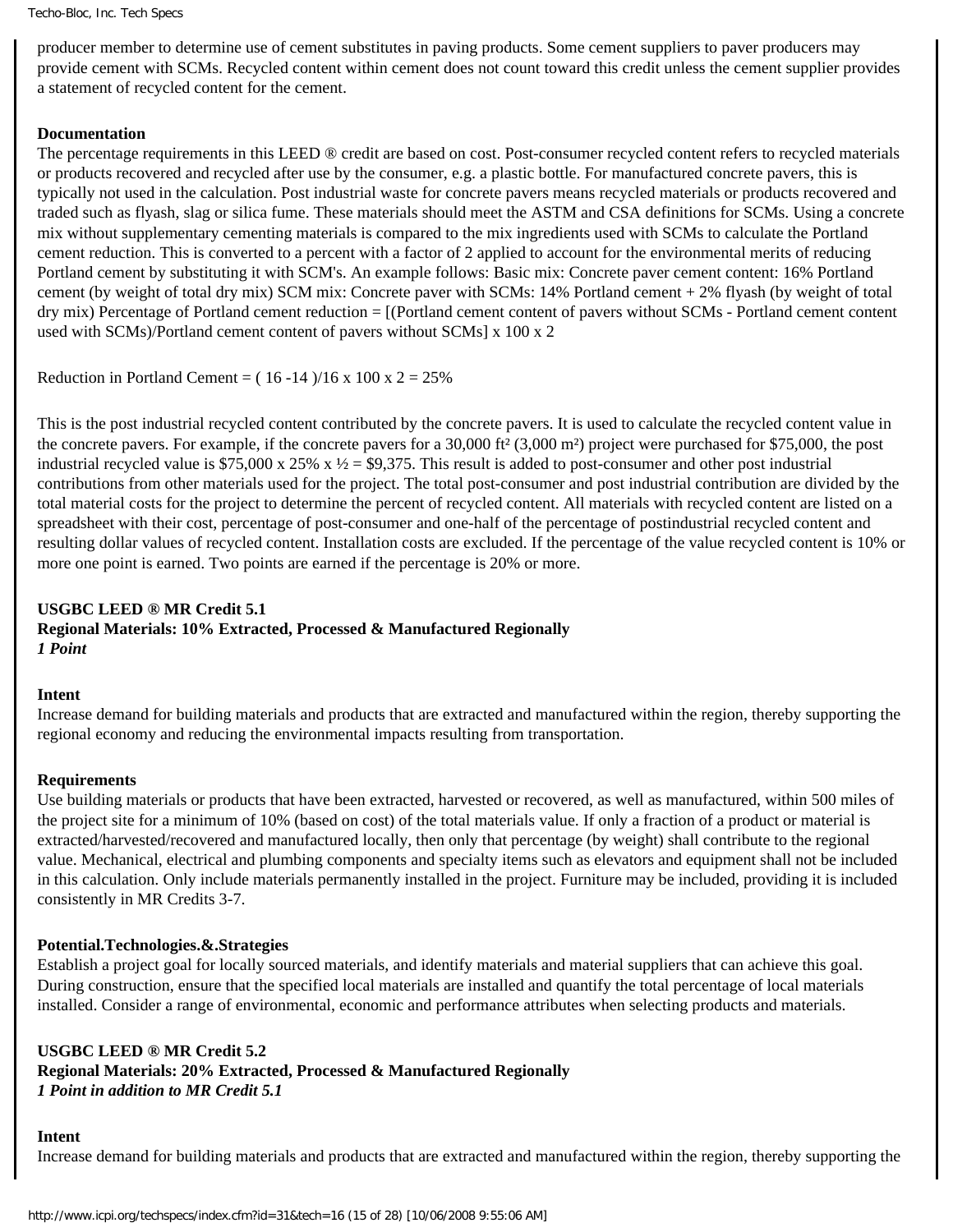regional economy and reducing the environmental impacts resulting from transportation.

#### **Requirements**

Use building materials or products that have been extracted, harvested or recovered, as well as manufactured, within 500 miles of the project site for an additional 10% beyond MR Credit 5.1 (total of 20%, based on cost) of the total materials value. If only a fraction of the material is extracted/harvested/recovered and manufactured locally, then only that percentage (by weight) shall contribute to the regional value.

#### **Potential.Technologies.&.Strategies**

Establish a project goal for locally sourced materials and identify materials and material suppliers that can achieve this goal. During construction, ensure that the specified local materials are installed. Consider a range of environmental, economic and performance attributes when selecting products and materials.

#### **Application of Credit MR 5.1 and MR 5.2**

Segmental concrete paving products can earn these credits since most extraction of aggregate and sand from quarries and the manufacturing plant are often within 500 miles (800 km) of the project site.

#### **Documentation**

Credits 5.1 and 5.2 are met by the contractor providing costs to the designer for all materials that meet these requirements. The invoice cost is typically used but must exclude transportation costs. In addition, a letter from the manufacturer should indicate the location of the manufacturing facility and location of the source(s) of extracted materials. Material product sheets can be provided instead of a letter if the sheets clearly state the manufacturing location and resource extraction locations. A single letter from a manufacturer can certify compliance with more than one credit. For example, a single letter can be supplied for concrete pavers with a recycled content and production within 500 miles (800 km) of the project.

#### **Other Sources of LEED** *®* **Credits**

Innovation and Design Processes-USGBC LEED ® Credits applicable to segmental concrete paving products include one to four points for Innovation in Design and an additional point for using a LEED ® Accredited Professional. Innovation in Design encourages new ideas in sustainability to gain recognition. The LEED ® Accredited Professional encourages designers to have a person with this credential on the design team. The USGBC and CaGBC LEED ® Credit 1 for Innovation in Design are almost identical. See below and page 23. Likewise, USGBC LEED ® Credit 2.1 and CaGBC LEED ® Credit 2 for Accredited Professional are almost identical. See below and page 23.

#### **USGBC LEED ® ID Credit 1-1.4 Innovation in Design**

*1 to 4 Points*

#### **Intent**

To provide design teams and projects the opportunity to be awarded points for exceptional performance above the requirements set by the LEED ® Green Building Rating System and/or innovative performance in Green Building categories not specifically addressed by the LEED ® Green Building Rating System.

#### **Requirements**

Credit 1.1 (1 point) In writing, identify the intent of the proposed innovation credit, the proposed requirement for compliance, the proposed submittals to demonstrate compliance, and the design approach (strategies) that might be used to meet the requirements. Credit 1.2 (1 point) Same as Credit 1.1

Credit 1.3 (1 point) Same as Credit 1.1

Credit 1.4 (1 point) Same as Credit 1.1

# **Potential.Technologies.&.Strategies**

Substantially exceed a LEED ® performance credit such as energy performance or water efficiency. Apply strategies or measures that demonstrate a comprehensive approach and quantifiable environment and/or health benefits*.*

#### **Application of Credit 1**

This credit category enables designers to incorporate innovative improvements in building materials and design into the LEED ®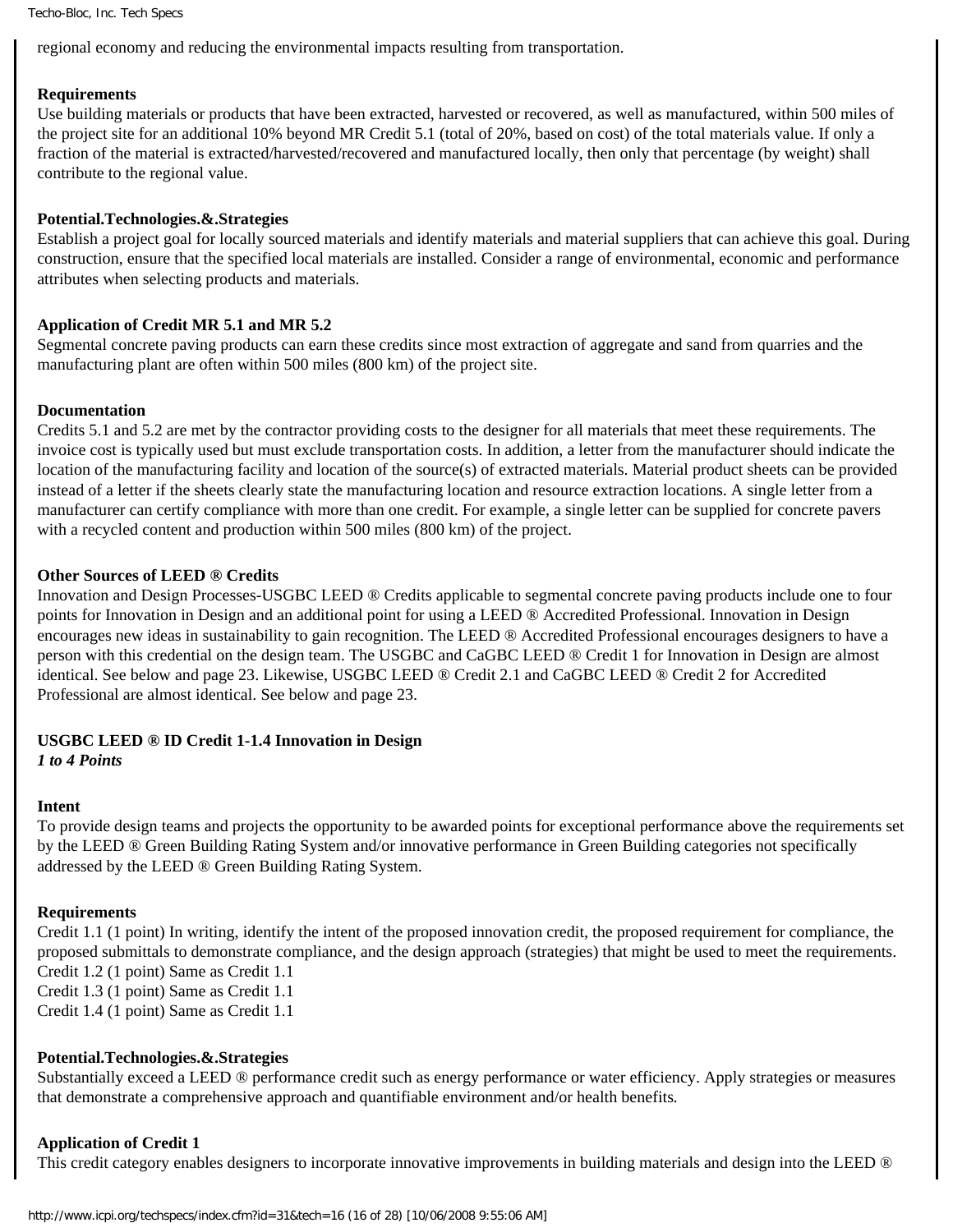rating system. Besides original innovative design, credits may be awarded if a project achieves exceptional performance under an existing LEED ® credit for that project. Examples include exceeding or using water exfiltrated from PICP for landscape irrigation or grey water reuse in the building. As a general rule of thumb, ID credits for exceptional performance are awarded for doubling the credit requirements and/or achieving the next incremental percentage threshold.

# **USGBC LEED ® ID Credit 2.1 LEED ® Accredited Professional**

*1 Point*

# **Intent**

To support and encourage the design integration required by a LEED ® Green Building project and to streamline the application and certification process.

#### **Requirements**

At least one principal participant of the project team shall be a LEED ® Accredited Professional (AP).

# **Potential.Technologies.&.Strategies**

Educate the project team members about green building design & construction and application of the LEED ® Rating System early in the life of the project. Consider assigning the LEED  $\circledast$  AP as a facilitator of an integrated design  $\&$  construction process.

# CaGBC

# *CaGBC LEED®-NC Version 1.0 Credits*

#### **Sustainable Sites**

Credits applicable to segmental concrete paving products for sustainable sites include the following: SS Credit 6.1 Stormwater Management, Rate and Quality SS Credit 6.2 Stormwater Management, Treatment SS Credit 7.1 Heat Island Effect, Non-roof SS Credit 7.2 Heat Island Effect, Roof

# **CaGBC LEED ® SS Credit 6.1 Stormwater Management, Rate and Quantity**

*1 point*

# **Intent**

Limit disruption and pollution of natural water flows by managing stormwater runoff.

# **Requirements**

If existing imperviousness is less than or equal to 50%, implement a stormwater management plan that prevents the postdevelopment 1.5 year, 24 hour peak discharge rate and quantity from exceeding the pre-development 1.5 year, 24 hour peak discharge rate and quantity.

#### OR*,*

If existing imperviousness is greater than 50%, implement a stormwater management plan that results in a 25% decrease in the rate and quantity of stormwater runoff.

#### **Submittals**

Provide the LEED ® Letter Template, signed by the civil engineer or responsible party, declaring that the postdevelopment 1.5 year, 24 hour peak discharge rate and quantity does not exceed the pre-development 1.5 year 24 hour peak discharge rate and quantity. Include calculations demonstrating that existing site imperviousness is less then or equal to 50%. OR,

Provide the LEED ® Letter Template, signed by the civil engineer or responsible party, declaring and demonstrating that the stormwater management strategies result in at least a 25% decrease in the rate and quantity of stormwater runoff. Include calculations demonstrating that existing site imperviousness exceeds 50%. If an audit of this Credit is requested during the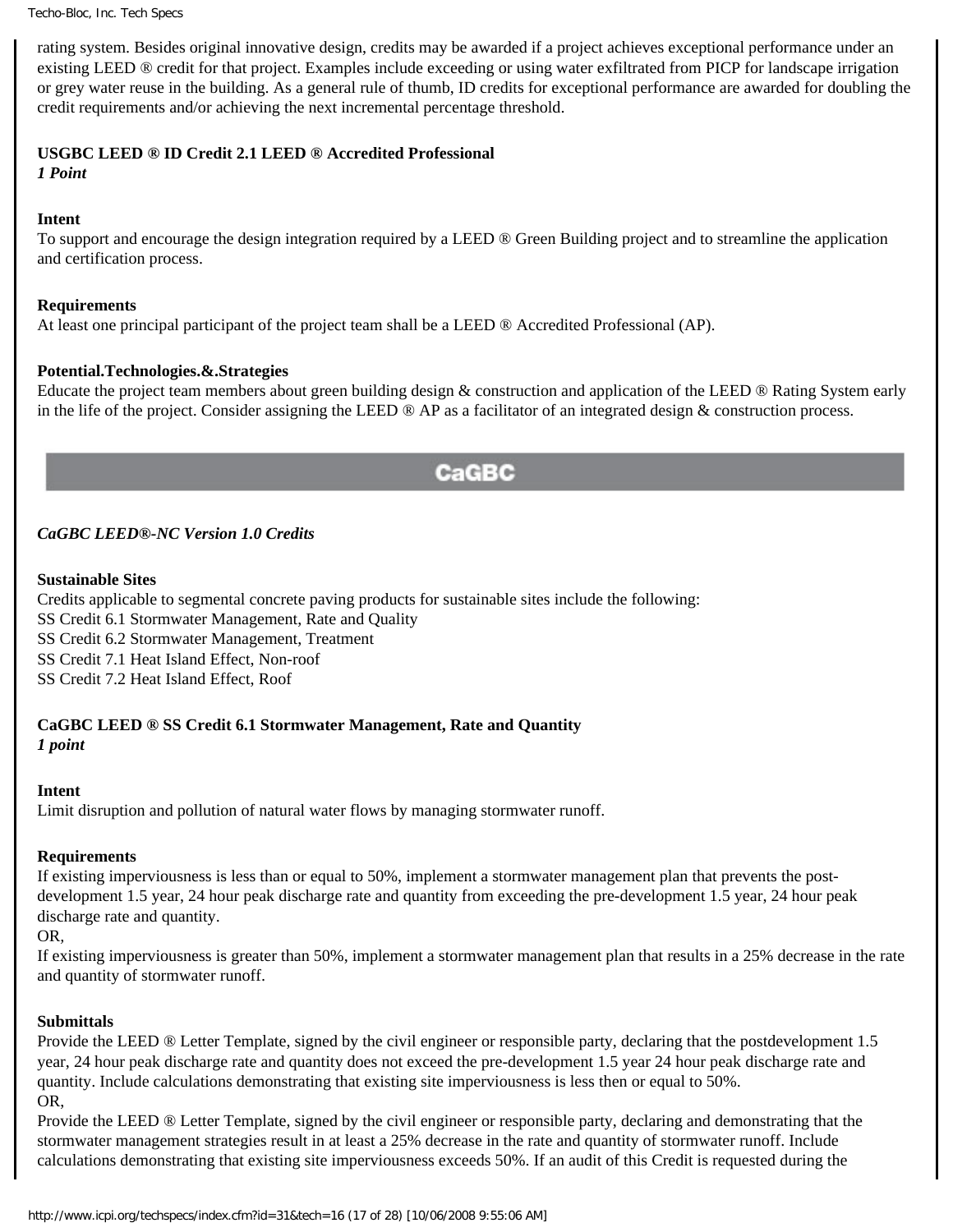certification process: For sites with less than 50% net imperviousness, provide pre-construction and post-construction site drawing. Include area calculations demonstrating no increase in net imperviousness of the site. OR,

For sites with greater than 50% net imperviousness, provide a copy of the stormwater management plan. Include calculations describing how the measures of the plan decrease net imperviousness of the site by 25% over existing conditions.

#### **Potential.Technologies.&.Strategies**

Design the project site to maintain natural stormwater flows by promoting infiltration. Specify garden roofs and pervious paving to minimize impervious surfaces. Reuse stormwater volumes generated for non-potable uses such as landscape irrigation, toilet and urinal flushing and custodial uses.

# **CaGBC LEED ® SS Credit 6.2 Stormwater Management, Treatment**

# *1 point*

#### **Intent**

Limit disruption of natural water flows by elimination stormwater runoff, increasing on-site infiltration and eliminating contaminants.

#### **Requirements**

Construct site stormwater treatment systems designed to remove 80% of the average annual post-development total suspended solids (TSS) and 40% of the average annual post-development total phosphorous (TP) based on the average annual loadings from all storms less than or equal to the 2-year/24 hour storm. Do so by implementing the Best Management Practices (BMPs) outlined in Chapter 4, Part 2 (Urban Runoff), of the United States Environmental Protection Agency's (EPA's) Guidance Specifying Management Measures for Sources of Nonpoint Pollution in Coastal Waters, January 1993 (Document No. EPA-840-B-92-002) or the local government's BMP document (which ever is more stringent).

#### **Submittals**

Provide the LEED ® Letter Template, signed by the civil engineer or responsible party, declaring that the design complies with or exceeds EPA or local government Best Management Practices (whichever set is more stringent) for removal of the total suspended solids and total phosphorous. If an audit of this Credit is requested during the certification process:

Provide drawings and specifications describing EPA Best Management Practices implemented for removal of TSS and TP. Provide calculations to demonstrate that the BMP's meet or exceed the minimum treatment requirements of the credit.

#### **Potential.Technologies.&.Strategies**

Design mechanical or natural treatment systems such as constructed wetlands, vegetated filter strips and bioswales to treat the site's stormwater.

#### **CaGBC LEED ® SS Credit 7.1 Heat Island Effect: Non-Roof** *1 Point*

#### **Intent**

Reduce heat islands (thermal gradient differences between developed and undeveloped areas) to minimize impact on microclimate and human wildlife habitat.

#### **Requirements**

Provide shade (within 5 years) and/or use light-coloured / high-albedo materials (reflectance of at least 0.3) and/or open grid pavement for at least 30% of the site's non-roof impervious surfaces, including parking lots, walkways, plazas, etc.; OR, Place a minimum of 50% of parking spaces underground or covered by structured parking; OR, Use an open-grid pavement system (less than 50% impervious) for a minimum of 50% of the parking lot area.

#### **Submittals**

Provide the LEED ® Letter Template, signed by the civil engineer or responsible party, referencing the site plan to demonstrate areas of paving, landscaping (list species) and building footprint, and declaring that: A minimum of 30% of non-roof impervious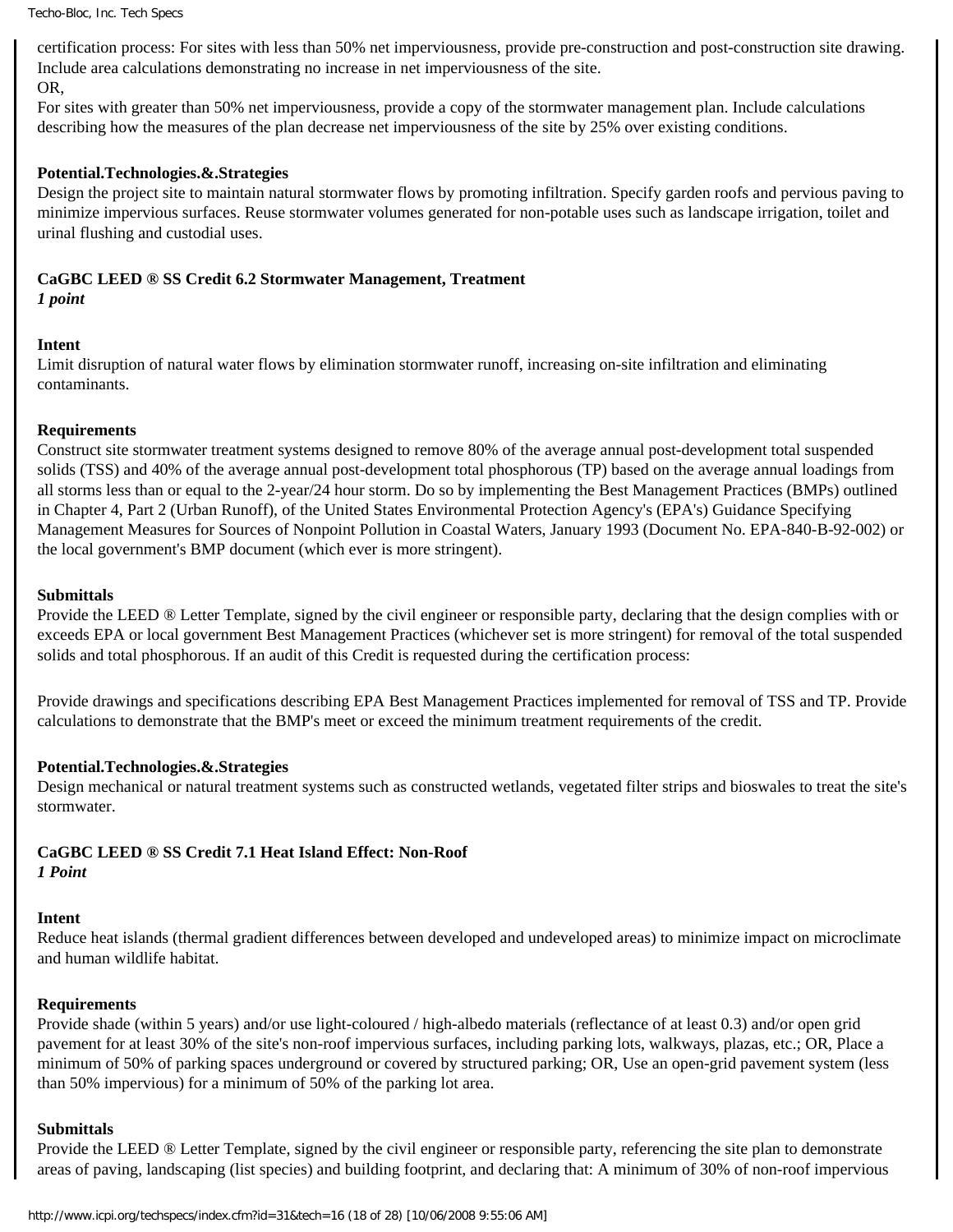surfaces areas are constructed with high-albedo materials and/or open grid pavement and/or will be shaded within five years OR, A minimum of 50% of parking spaces have been placed underground or are covered by structural parking OR, An open-grid pavement system (less than 50% impervious) has been used for a minimum of 50% of the parking lot area. If an audit of this Credit is requested during the certification process: Provide drawings highlighting all non-roof impervious surfaces and potions of these surfaces that will be shaded within five years. Including calculations demonstrating that a minimum of 30% of non-roof impervious surfaces areas will be shaded within five years. OR, Provide specifications and cut sheets for high-albedo materials applied to nonroof impervious surfaces highlighting reflectance of the installed materials. OR, Provide drawings and cut sheets for a pervious paving system with a minimum perviousness of 50%. Including calculations demonstrating that the paving system covers a minimum of 50% of the total parking area.

#### **Potential.Technologies.&.Strategies**

Shade constructed surfaces on the site with landscape features and minimize the overall building footprint. Consider replacing constructed surfaces (i.e. roof, roads, sidewalks, etc.) with vegetated surfaces such as garden roofs and open grid paving or specify high-albedo materials to reduce the heat absorption. Provide drawings and specifications describing EPA Best Management Practices implemented for removal of TSS and TP.

#### **CaGBC LEED ® SS Credit 7.2 Heat Island Effect: Roof**

*1 Point*

#### **Intent**

Reduce heat islands (thermal gradient differences between developed and undeveloped areas) to minimize impact on microclimate and human and wildlife habitat.

#### **Requirements**

Use ENERGY STAR ® compliant (highly reflective) AND high emissivity roofing (emissivity of at least 0.9 when tested in accordance with ASTM 408) for a minimum of 75% of the roof surfaces; OR, Install a "green" (vegetated) roof for at least 50% of the roof area. Combinations of high albedo and vegetated roof can be used but they must collectively provide an effective area equal or greater than the 75% coverage that would be provided by a reflective roof alone but accounting for the relative weighted contributions.

#### **Submittals**

Provide the LEED ® Letter Template, signed by the civil engineer or responsible party, referencing the building plan and declaring that the roofing material comply with the ENERGY STAR ® Label requirements and have a minimum emissivity of 0.9. Demonstrate that high-albedo and vegetated roof areas combined constitute at least 50% of the total roof area. OR, Provide the LEED ® Letter Template, signed by the architect or responsible party, referencing the building plan and demonstrating that combined vegetated roof areas and high albedo surfaces are equivalent to at least 75% of the total roof area using a high albedo surface. If an audit of this Credit is requested during the certification process: Provide specifications and cut sheets highlighting roofing materials that are Energy Star labeled, with a minimum initial reflectance of 0.65, and a minimum three-yearaged reflectance of 0.5, and a minimum emissivity of 0.9. Include area calculations demonstrating that the roofing material covers a minimum of 75% of the total roof area. OR Provide specifications and cut sheets highlighting a green vegetated roof system. Include area calculations demonstrating that the roof system covers a minimum of 50% of the total roof area. OR Provide specifications and cut sheets highlighting reflective, low emittance roofing materials and green vegetated roof systems that collectively meet the credit requirement. Include area calculations demonstrating that the combined roof system provides an equivalent minimum area to the 75% coverage using a high albedo surface.

#### **Potential.Technologies.&.Strategies**

Visit the ENERGY STAR® Web site, www.energystar.gov, to look for compliant products. Consider installing highalbedo and vegetated roofs to reduce heat absorption.

#### **Application of SS Credit 7.2**

**Emittance** - Emissivity or infrared emittance is a parameter between 0 and 1 which measures the ability of a warm or hot material to shed some of its heat in the form of infrared radiation (Cool Roofing). The wavelength range for this radiant energy is approximately 5 to 40 micrometers. Most building materials are opaque in this part of the spectrum and have an emittance of roughly 0.9. Concrete paving products have a minimum emissivity of 0.9 so they would conform to this requirement. ASTM E 408, Standard Test Methods for Total Normal Emittance of Surfaces Using Inspection-Meter Techniques is used to determine emittance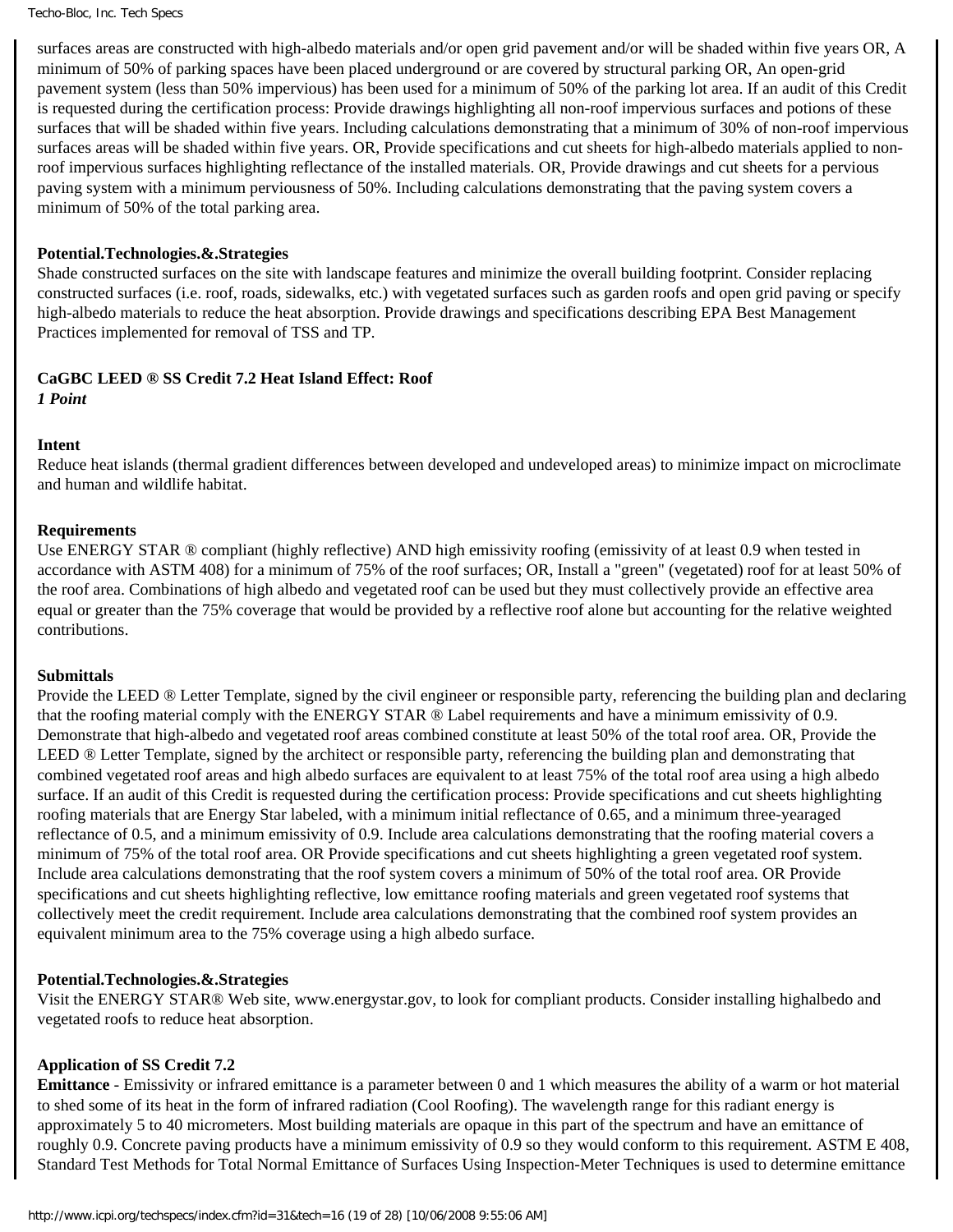#### of materials (ASTM 2005).

**ENERGY STAR ® Rating** -ENERGY STAR **®** is a U.S. government rating system to assess the ability of roof material to reflect solar radiation which reduces air conditioning loads. Lighter colored roof surfaces yield lower air conditioning costs. To qualify for ENERGY STAR **®** , roof products such as concrete pavers and paving slabs must have warranties comparable to non-reflective roof products. They also must meet the criteria in Table 3 for albedo or solar reflectance. Practically all paving products used in roofs would be in lowslope applications. ASTM E 903 is used to determine solar reflectance or albedo. Specifiers should request reflectance data from suppliers. Albedo of paving products for non-roof applications applies to those used on roofs. The ENERGY STAR **®** website <www.energystar.gov> lists compliant roofing products and also cross references with the reflectance and emissivity data listed in the Lawrence Berkeley National Laboratory's Cool Roofing Materials Database. This data does not include concrete unit paving. Specifiers may request reflectance and emissivity data from suppliers.

| Table 5. EINERO 1 STAK - reflectance requirements |  |
|---------------------------------------------------|--|
|                                                   |  |

| <b>Roof Slope</b>               | <b>Initial Solar</b><br>Reflectance | 3rd Year<br><b>Solar</b><br><b>Reflectance</b> |  |  |
|---------------------------------|-------------------------------------|------------------------------------------------|--|--|
| Low-slope $( \leq 2:12$ inches) | > 0.65                              | > 0.50                                         |  |  |
| Steep-slope $(>2:12$ inches)    | > 0.25                              | > 0.15                                         |  |  |

#### **Materials and Resources**

USGBC and CaGBC LEED **®** Credits applicable to segmental concrete paving products include the following:

Credit MR 2.1 Construction Waste Management: Divert 50% from Landfill

Credit MR 2.2 Construction Waste Management: Divert 75% From Landfill

Credit MR 3.1 Resource Reuse: 5% Credit MR 3.2 Resource Reuse: 10%

Credit MR 4.1 Recycled Content: 7.5% (post-consumer + ½ post-industrial)

Credit MR 4.2 Recycled Content:  $15\%$  (post-consumer +  $\frac{1}{2}$  post-industrial)

Credit MR 5.1 Regional Materials: 10% Extracted and Manufactured Regionally

Credit MR 5.2 Regional Materials: 20% Extracted and Manufactured Regionally

# **CaGBC LEED ® MR Credit 2.1 Construction Waste Management: Divert 50% from Landfill**  *1 Point*

#### **Intent**

Divert construction, demolition and land clearing debris from landfill disposal. Redirect recyclable recovered resources back to the manufacturing process. Redirect reusable materials to appropriate sites.

#### **Requirements**

Develop and implement a waste management plan, quantifying material diversion goals. Recycle and/or salvage at least 50% of construction demolition and land clearing waste. Calculations can be done by weight or volume,but must be consistent throughout.

#### **Submittals**

Provide the LEED ® Letter Template, signed by the architect, owner or responsible party, tabulating the total waste material, quantities diverted and the means by which diverted, and declaring that the Credit requirements have been met. If an audit is requested during the certification process: Provide a copy of the Waste Management Plan for the project highlighting recycling and salvage requirements. Include calculations demonstrating that 50% of the nonshell components were reused. Provide calculations on end-of-project recycling rates, salvage rates, and landfill rates demonstrating that 50% of construction wastes were recycled or salvaged.

#### **Potential.Technologies.&.Strategies**

Establish goals for landfill diversion and adopt a construction waste management plan to achieve these goals. Consider recycling land clearing debris, cardboard, metal, brick, concrete, plastic, clean wood, glass, gypsum wallboard, carpet and insulation. Designate a specific area on the construction site for recycling and track recycling efforts throughout the construction process. Identify construction haulers and recyclers to handle the designation of materials. Note that salvage may include donation of materials to charitable organizations such as Habitat for Humanity.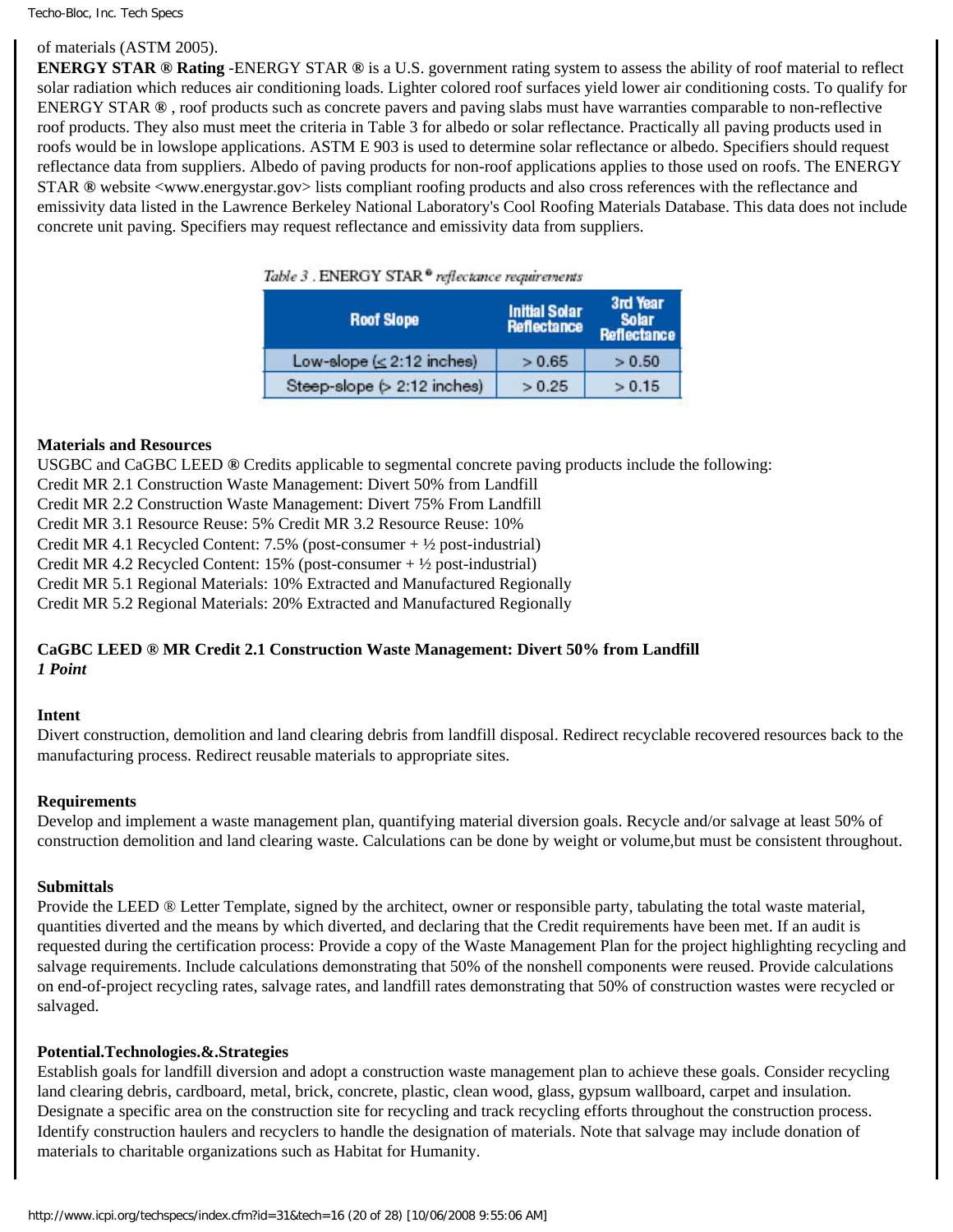# **CaGBC LEED ® MR Credit 2.2 Construction Waste Management: Divert 75% from Landfill** *1 Point*

#### **Intent**

Divert construction, demolition and land clearing debris from landfill disposal. Redirect recyclable recovered resources back to the manufacturing process. Redirect reusable materials to appropriate sites.

#### **Requirements**

Develop and implement a waste management plan, quantifying material diversion goals. Recycle and/or salvage and additional 25% (75% of total) of construction, demolition and land clearing waste. Calculations can be done by weight or volume, but must be consistent throughout.

#### **Submittals**

Provide the LEED ® Letter Template, signed by the architect, owner or responsible party, tabulating the total waste material, quantities diverted and the means by which diverted, and declaring that the Credit requirements have been met. If an audit is requested during the certification process: Provide a copy of the Waste Management Plan for the project highlighting recycling and salvage requirements. Provide calculations on end-of-project recycling rates, salvage rates, and landfill rates demonstrating that 75% of construction wastes were recycled or salvaged.

#### **Potential.Technologies.&.Strategies**

Establish goals for landfill diversion and adopt a construction waste management plan to achieve these goals. Consider recycling land clearing debris, cardboard, metal, brick, concrete, plastic, clean wood, glass, gypsum wallboard, carpet and insulation. Designate a specific area on the construction site for recycling and track recycling efforts throughout the construction process. Identify construction haulers and recyclers to handle the designation of materials. Note that salvage may include donation of materials to charitable organizations such as Habitat for Humanity.

# **CaGBC LEED ® MR Credit 3.1 Resources Reuse: 5%**

*1 Point*

#### **Intent**

Reuse building materials and products in order to reduce demand for virgin materials and to reduce waste, thereby reducing impacts associated with the extraction and processing of virgin resources.

#### **Requirements**

Use salvaged, refurbished or reused materials, products and furnishings for at least 5% of the total cost of building materials.

#### **Submittals**

Provide the LEED ® Letter Template, signed by the architect, owner or responsible party, declaring that the credit requirements have been met and listing each material or products used to meet the credit. Include details demonstrating that the project incorporates the required percentage of reused materials and products and showing their costs and the total cost of materials for the project. The salvaged or refurbished status of each material must be validated by a statement from the provider of that material, in case this Credit is audited. If an audit is requested during the certification process: Provide specifications and contractor submittals highlighting salvaged and refurbished materials used on the project

#### **Potential.Technologies.&.Strategies**

Identify opportunities to incorporate salvaged materials into building design and research potential material suppliers. Consider salvaged materials such as beams and posts, flooring, paneling, doors and frames, cabinetry and furniture, brick and decorative items.

#### **CaGBC LEED ® MR Credit 3.2 Resource Reuse: 10%** *1 Point*

**Intent**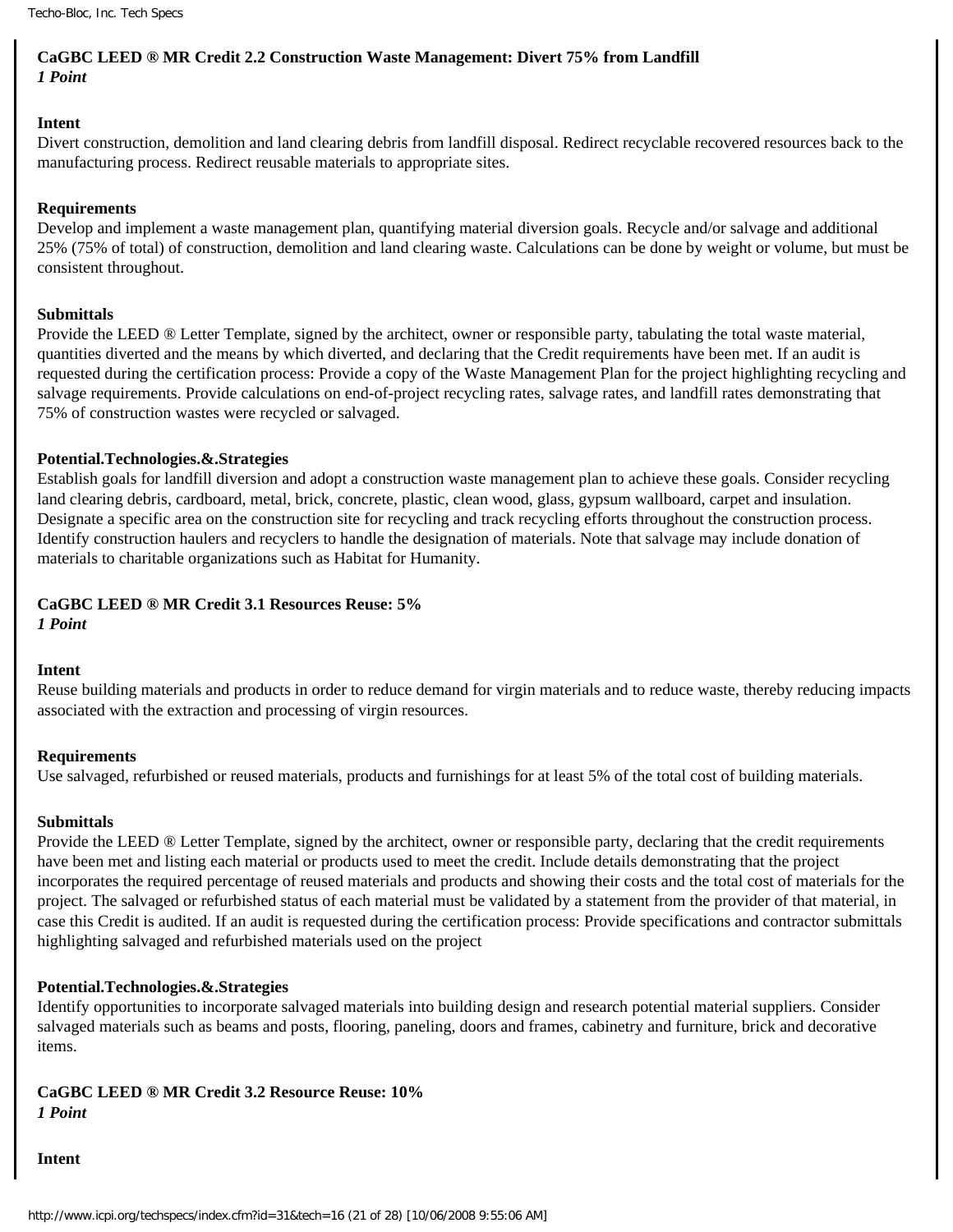Reuse building materials and products in order to reduce demand for virgin materials and to reduce waste, thereby reducing impacts associated with the extraction and processing of virgin resources.

#### **Requirements**

Use salvaged, refurbished or reused materials, products and furnishings for at least 10% of the total cost of building materials.

#### **Submittals**

Provide the LEED ® Letter Template, signed by the architect, owner or responsible party, declaring that the credit requirements have been met and listing each material or products used to meet the credit. Include details demonstrating that the project incorporates the required percentage of reused materials and products and showing their costs and the total cost of materials for the project. The salvaged or refurbished status of each material must be validated by a statement from the provider of that material, in case this Credit is audited. If an audit is requested during the certification process: Provide specifications and contractor submittals highlighting salvaged and refurbished materials used on the project

#### **Potential.Technologies.&.Strategies**

Identify opportunities to incorporate salvaged materials into building design and research potential material suppliers. Consider salvaged materials such as beams and posts, flooring, paneling, doors and frames, cabinetry and furniture, brick and decorative items.

#### **CaGBC LEED ® MR Credit 4.1 Recycled Content: 7.5% (Post-Consumer + ½ Post-Industrial)** *1 Point*

#### **Intent**

Increase demand for building products that incorporate recycled content materials, therefore reducing impacts resulting from extraction and processing of new virgin materials and by-passing energy and green house gas - intensive industrial and manufacturing processes.

#### **Requirements**

Use materials with recycled content such that the sum of the post-consumer recycled content plus one-half of the post-industrial content constitutes at least 7.5% of the total value of the materials in the project. The value of the recycled content portion of the materials or furnishing shall be determined by dividing the weight of the recycled content in the item by the total weight of all material in the item, then multiplying the resulting percentage by the total cost of the item. Mechanical and electrical components shall not be included in this calculation. Recycled content materials shall be defined in accordance with the Federal Trade Commission document, Guides for the Use of Environmental Marketing Claims, 16 CFR 260.7 (e), available at www.ftc.gov/bcp/ grnrule/guides980427.htm.

#### **Submittals**

Provide the LEED ® Letter Template, signed by the architect, owner or responsible party, declaring that the credit requirements have been met and listing the recycled content products used. Include details demonstrating that the project incorporates the required percentage of recycled content materials and products and showing their cost and percentage(s) of post-consumer and/or post-industrial content, and the total cost of all materials for the project. If Supplementary Cementing Materials (SCMs) are used as part of the percentage recycled content, a letter signed by the concrete supplier/manufacturer or professional engineer must be submitted that certifies the reduction in Portland cement from Base Mix to Actual SCM Mix (as a percentage), where Base Mix is defined in LEED*®* reference guide calculations. This can be provided as a total reduction in Portland cement for all the concrete used on the project. If an audit is requested during the certification process: Provide specifications and contractor submittals highlighting recycled content materials installed.

#### **Potential.Technologies.&.Strategies**

Establish a project goal for recycled content materials and identify material suppliers that can achieve this goal. During construction, ensure that the specified recycled content materials are installed and quantify the total percentage of recycled content materials installed.

# **CaGBC LEED ® MR Credit 4.2 Recycled Content: 15% (Post-Consumer + ½ Post-Industrial)** *1 Point*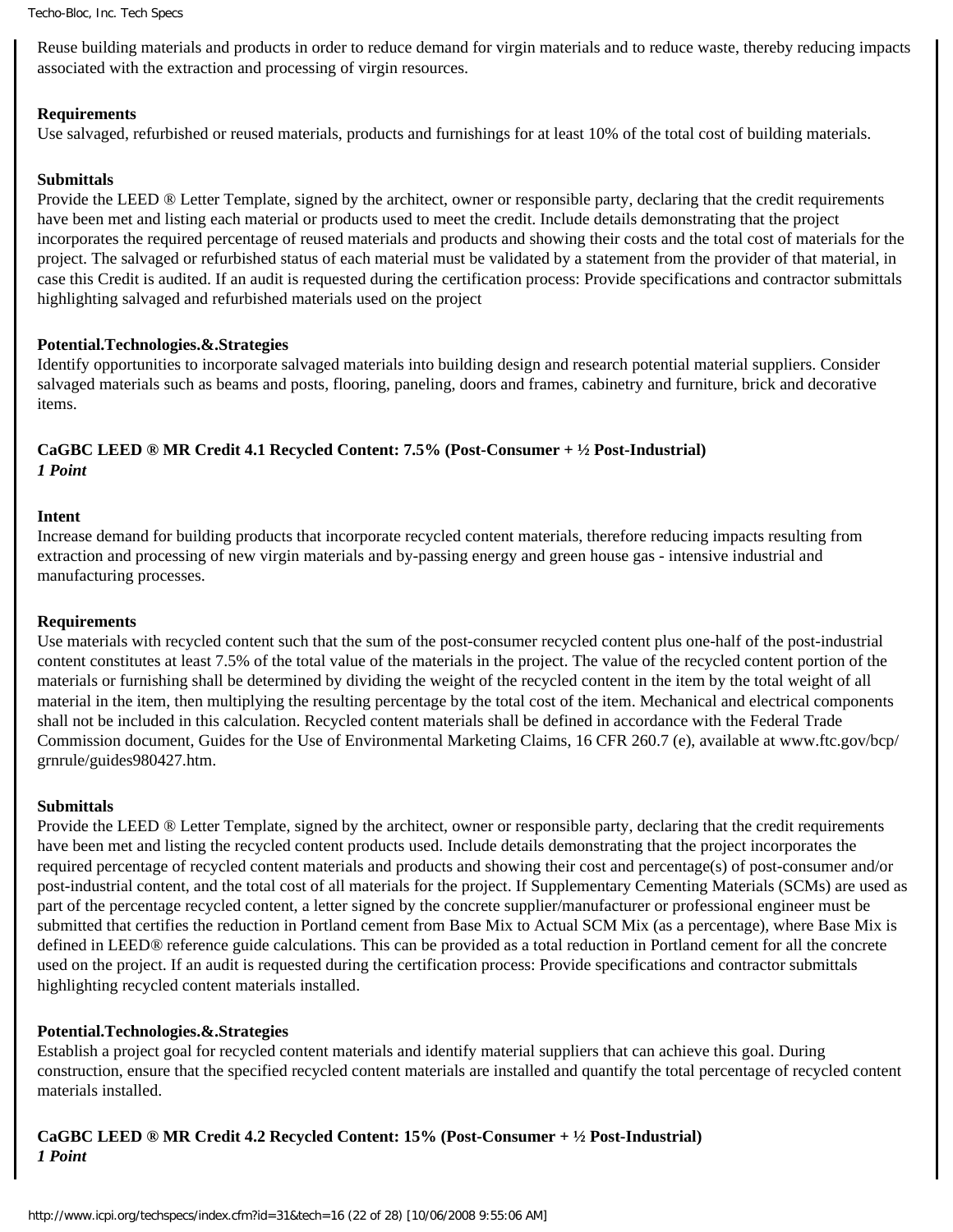#### **Intent**

Increase demand for building products that incorporate recycled content materials, therefore reducing impacts resulting from extraction and processing of new virgin materials and by-passing energy and green house gas - intensive industrial and manufacturing processes.

#### **Requirements**

Use materials with recycled content such that the sum of the post-consumer recycled content plus one-half of the post-industrial content constitutes at least 15% of the total value of the materials in the project. The value of the recycled content portion of the materials or furnishing shall be determined by dividing the weight of the recycled content in the item by the total weight of all material in the item, then multiplying the resulting percentage by the total cost of the item. Mechanical and electrical components shall not be included in this calculation. Recycled content materials shall be defined in accordance with the Federal Trade Commission document, Guides for the Use of Environmental Marketing Claims, 16 CFR 260.7 (e), available at www.ftc.gov/bcp/ grnrule/guides980427.htm.

#### **Submittals**

Provide the LEED ® Letter Template, signed by the architect, owner or responsible party, declaring that the credit requirements have been met and listing the recycled content products used. Include details demonstrating that the project incorporates the required percentage of recycled content materials and products and showing their cost and percentage(s) of post-consumer and/or post-industrial content, and the total cost of all materials for the project. If Supplementary Cementing Materials (SCMs) are used as part of the percentage recycled content, a letter signed by the concrete supplier/manufacturer or professional engineer must be submitted that certifies the reduction in Portland cement from Base Mix to Actual SCM Mix (as a percentage), where Base Mix is defined in LEED ® reference guide calculations. This can be provided as a total reduction in Portland cement for all the concrete used on the project. If an audit is requested during the certification process: Provide specifications and contractor submittals highlighting recycled content materials installed.

#### **Potential.Technologies.&.Strategies**

Establish a project goal for recycled content materials and identify material suppliers that can achieve this goal. During construction, ensure that the specified recycled content materials are installed and quantify the total percentage of recycled content materials installed.

#### **CaGBC LEED ® MR Credit 5.1 Regional Materials: 10% Extracted and Manufactured Regionally**  *1 Point*

#### **Intent**

Increase demand for building materials and products that are extracted and manufactured within the region, thereby supporting the use of indigenous resources and reducing the environmental impacts resulting from transportations.

#### **Requirements**

Use a minimum of 10% of building materials or products for which at least 80% of the mass is extracted, processed and manufactured within 800 km (500 miles) of the project site.OR, Use a minimum of 10% of building materials or products for which at least 80% of the mass is extracted, processed and manufactured within 2,400 km (1,500 miles) of the project site and shipped by rail or water. OR, Use a minimum of 10% of building materials or products that reflect a combination of the above extraction, processing, manufacturing and shipping criteria (e.g. 5% within 800 km (500 miles) and 5% shipped by rail within 2400 km (1,500 miles).

#### **Submittals**

Provide the LEED ® Letter Template, signed by the architect, or responsible party, declaring that the credit requirements have been met. Include evidence of transportation service by rail or water if applicable; and calculations demonstrating that the project incorporates required percentages of regional materials/products and showing their cost, distance from project to furthest site of extraction or manufacture, and the total cost of all materials for the project. If an audit is requested during the certification process: Provide product cut sheets, product literature, and letters from the manufacturers or other evidence showing the distance from the final point of manufacture to the site and mode of transportation, and the distance from the materials extraction to the site.

#### **Potential.Technologies.&.Strategies**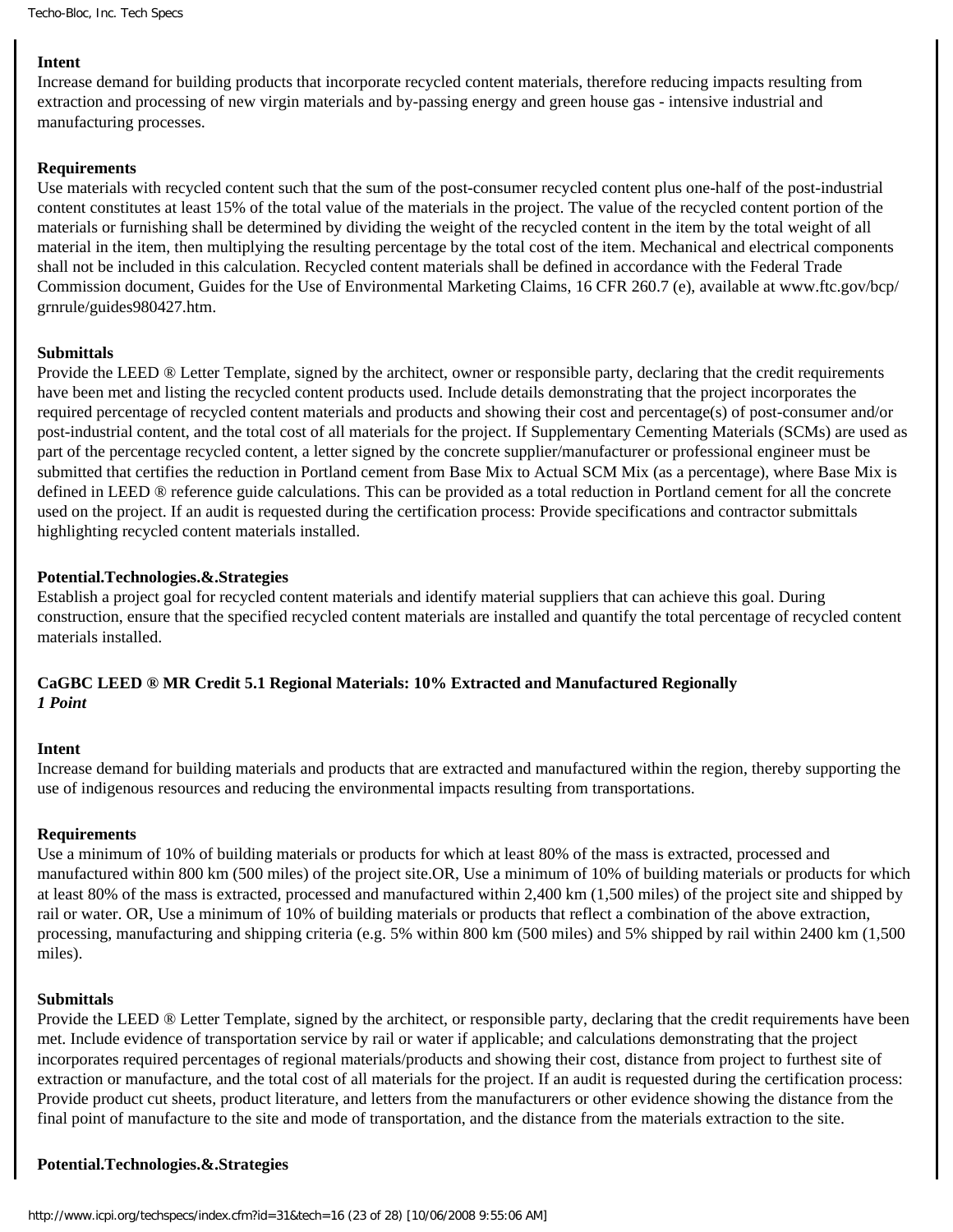Establish a project goal for regionally sourced materials and identify materials and material suppliers that can achieve this goal. During construction, ensure that the specified regional materials are installed and quantify the total percentage of local materials installed.

# **CaGBC LEED ® MR Credit 5.2 Regional Materials: 20% Extracted and Manufactured Regionally**  *1 Point*

#### **Intent**

Increase demand for building materials and products that are extracted and manufactured within the region, thereby supporting the use of indigenous resources and reducing the environmental impacts resulting from transportations.

#### **Requirements**

Use a minimum of 20% of building materials or products for which at least 80% of the mass is extracted, processed and manufactured within 800 km (500 miles) of the project site. OR, Use a minimum of 20% of building materials or products for which at least 80% of the mass is extracted, processed and manufactured within 2400 km (1,500 miles) of the project site and shipped by rail or water. OR, Use a minimum of 20% of building materials or products that reflect a combination of the above extraction, processing, manufacturing and shipping criteria (e.g. 5% within 800 km (500 miles) and 5% shipped by rail within 2400 km (1,500 miles).

#### **Submittals**

Provide the LEED ® Letter Template, signed by the architect, or responsible party, declaring that the credit requirements have been met. Include evidence of transportation service by rail or water if applicable; and calculations demonstrating that the project incorporates required percentages of regional materials/products and showing their cost, distance from project to furthest site of extraction or manufacture, and the total cost of all materials for the project.If an audit is requested during the certification process: Provide product cut sheets, product literature, and letters from the manufacturers or other evidence showing the distance from the final point of manufacture to the site and mode of transportation, and the distance from the materials extraction to the site.

#### **Potential.Technologies.&.Strategies**

Establish a project goal for regionally sourced materials and identify materials and material suppliers that can achieve this goal. During construction, ensure that the specified regional materials are installed and quantify the total percentage of local materials installed.

# **CaGBC LEED ® MR Credit 8 Durable Building**

#### *1 Point*

#### **Intent**

Minimize materials use and construction waste over a building's life resulting from premature failure of the building and its constituent components and assemblies.

#### **Requirements**

Develop and implement a Building Durability Plan, in accordance with the principles in CSA S478-95 (R2001) - Guideline on Durability in Buildings, for the components within the scope of the Guideline, for the construction and pre-occupancy phase of the building as follows:Design and construct the building to ensure that thepredicted service life exceeds the design service life established in Table 2 in CSA S478-95 (R2001) - Guideline on Durability in Building.Where components and assembly design service lives are shorter than the design service life of the building, design and construct those components and assemblies so that they can be readily replaced, and use a design service life in accordance with Table 3 in CSA S478-95 (R2001) - Guideline on Durability in Building, as follows:For components and assemblies whose categories ofFailure are 6, 7 or 8 in Table 3, use a design service life equal to the design service life of the building. For components and assemblies whose categories of Failure are 4 or 5 in Table 3, use a design service life equal to at least half of the design service life of the building.Demonstrate the predicted service life of chosen components or assemblies by documenting demonstrated effectiveness, modeling of the deterioration process or by testing in accordance with Clause 7.3. 7.4 or 7.5 and by completing Tables A1, A2 & A3 from CSA S478-95 (R2001) - Guidelines on Durability in Buildings.Document the elements of quality assurance activities to be carried out to ensure the predicted service life is achieved, in the format contained in Table 1, Quality Assurance and the Building Process, of CSA S478-95 (R2001) - Guidelines on Durability in Buildings.Develop and document the quality management program for the project that ensures the quality assurance activities are carried out, in accordance with the elements identified in Clause 5.3, Elements of Quality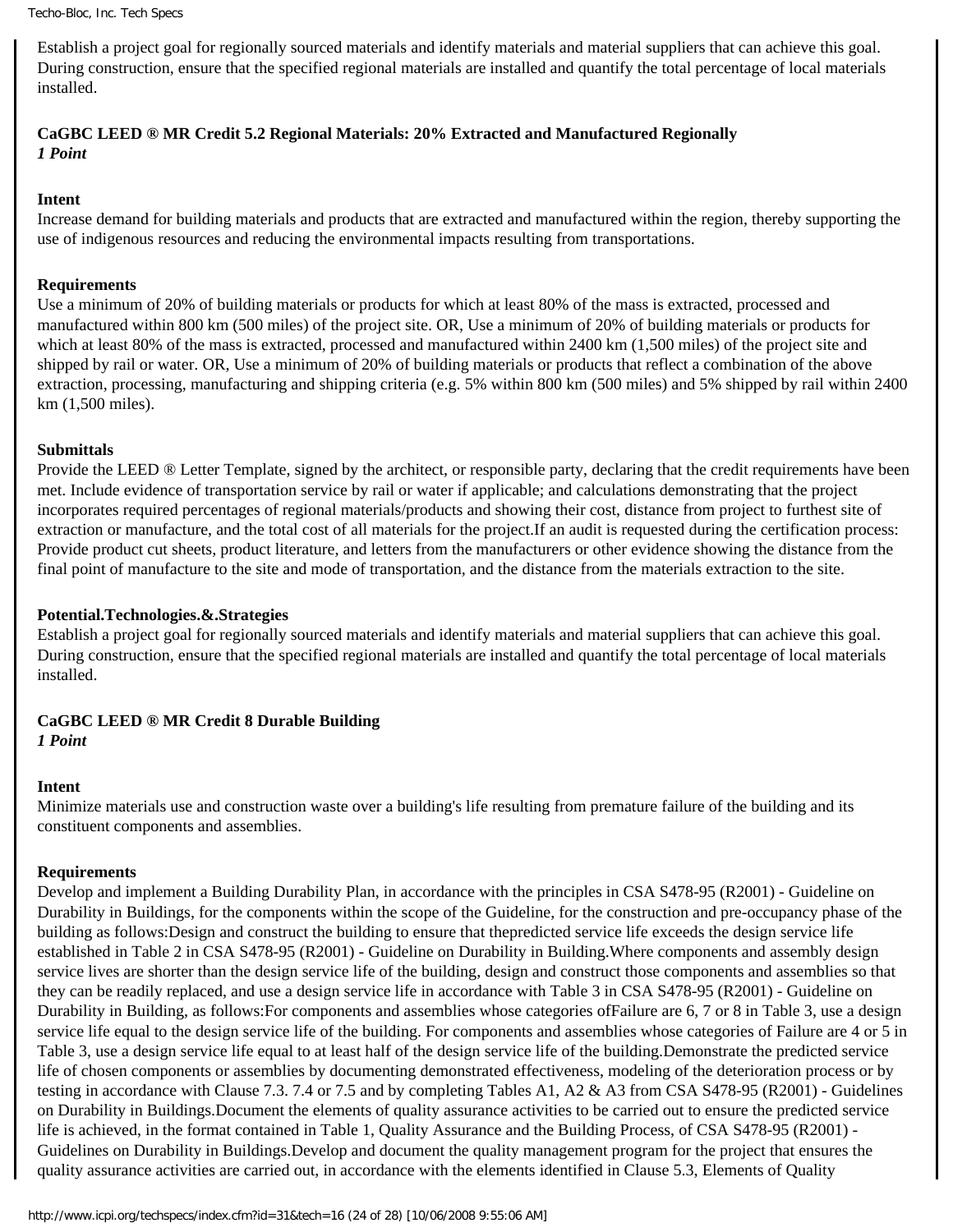Management, CSA S478-95 (R2001) - Guidelines on Durability in Buildings.

#### **Submittals**

Provide the LEED ® Letter Template signed by the professional responsible and the general contractor, declaring that a Building Durability Plan has been developed and implemented. Document the building science qualification certification or training qualifications of the processional(s) responsible for the building envelope design of the building.

#### **Potential.Technologies.&.Strategies**

Design strategies specifically included to minimize premature deterioration of the walls and roof and which are appropriate to the region, e.g., shading screens, eaves, overhangs, scuppers, etc., surface materials appropriate to exterior conditions, use of drained walls and continuous air-barrier systems of appropriate strength.

#### **Other Sources of LEED** *®* **Credits**

**Application of Credit MR 8**-This credit requires development of a building durability plan according to CSA S478 Guideline on Durability for Buildings (CSA 2001). This guideline encourages use of readily replaced construction components and assemblies and design strategies that allow for ease of access for repairs, replacements and alterations of components and assemblies throughout the construction phase and service life of the building. The modular nature of all segmental paving products enables easy access to underground utility repairs and reinstatement of the same paving units with no waste or damage to the surface. ICPI Tech Spec 6 - Reinstatement of Interlocking Concrete Pavements provides technical guidance on this topic (ICPI 2005). In addition, roof applications with segmental concrete products and sand bedding or pedestals enable easy access to waterproofing and drains. These unique characteristics of segmental paving enable it to contribute to the building durability plan.

#### **CaGBC LEED ® ID Credit 1-1.4: Innovation & Design Process**

*1 Point*

#### **Intent**

To provide design teams and projects the opportunity to be awarded points for exceptional performance above the requirements set by the LEED ® Green Building Rating System and/or innovative performance in Green Building categories not specifically addressed by the LEED ® Green Building Rating System.

#### **Requirements**

Credit 1.1 (1 point) In writing, identify the intent of the proposed innovation credit, the proposed requirement for compliance, the proposed submittals to demonstrate compliance, and the design approach (strategies) that must be used to meet the requirements. Credit 1.2 (1 point) Same as Credit 1.1

Credit 1.3 (1 point) Same as Credit 1.1 Credit 1.4 (1 point) Same as Credit 1.1

#### **Submittals**

Provide the proposal(s) within LEED ® Letter Template (including intent, requirement, submittals and possible strategies) and relevant evidence of performance achieved.

#### **Potential.Technologies.&.Strategies**

Substantially exceed a LEED ® performance credit such as energy performance or water efficiency. Apply strategies or measures that are not covered by LEED ® such as acoustic performance, education of occupants, community development or lifecycle analysis of material choices.

#### **CaGBC LEED ® ID Credit 2: LEED ® Accredited Professional**

*1 Point*

#### **Intent**

To support and encourage the design integration required by a LEED ® Green Building Project and to streamline the application and certification process.

#### **Requirements**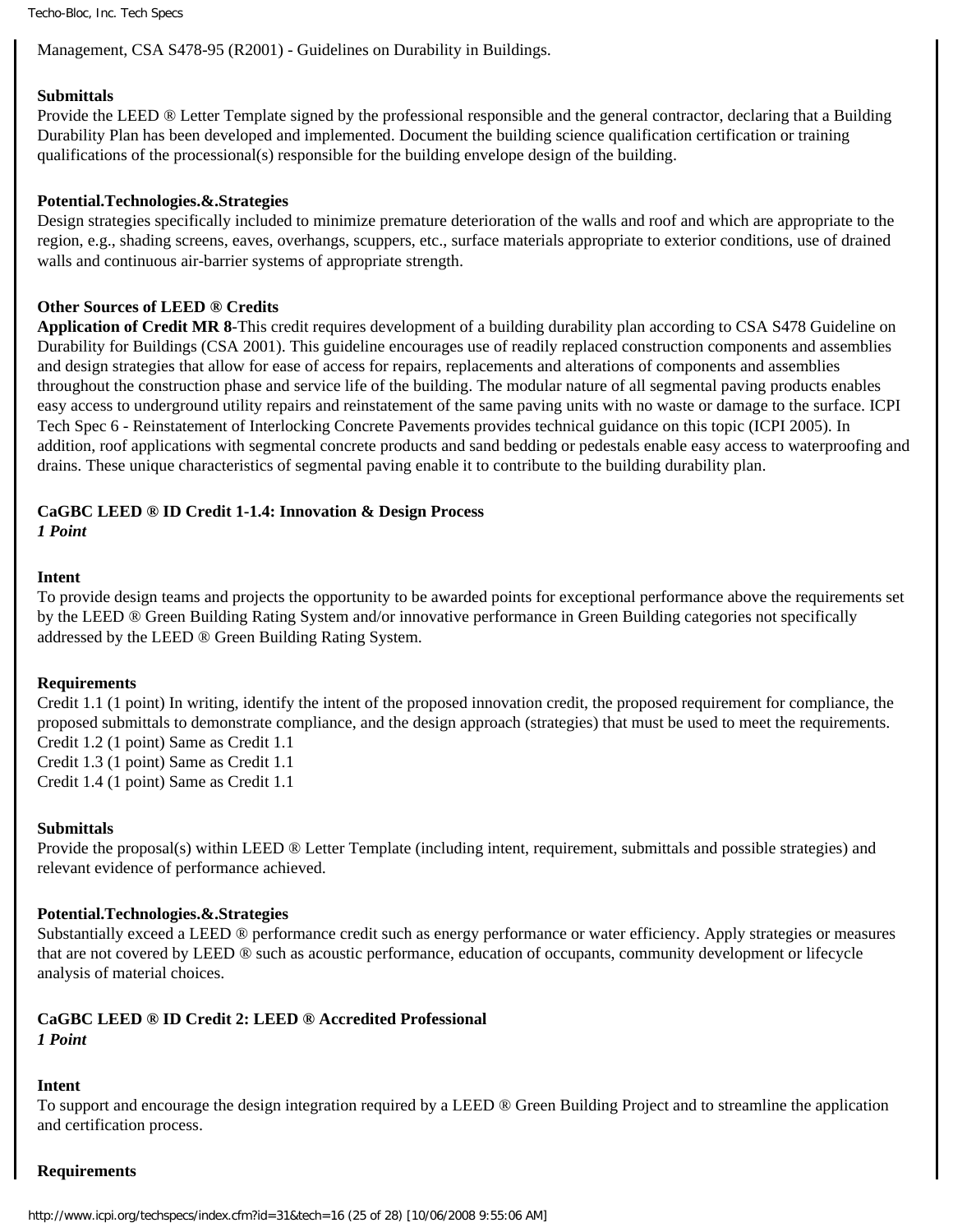At least one principal participant of the project team that has successfully completed the LEED ® Accredited Professional exam.

# **Submittals**

Provide the LEED ® Letter Template stating the LEED ® Accredited Professional's name, title, company, and contact information. Include a copy of this person's LEED ® Accredited Professional Certification.

# **Potential.Technologies.&.Strategies**

Attending a LEED ® Accredited Professional Training Workshop is recommended but not required. Study the LEED ® Reference Guide. Successfully pass the LEED ® accreditation exam.

# **References**

ASTM 2005. E 408, Standard Test Methods for Total Normal Emittance of Surfaces Using Inspection-Meter Techniques, Annual Book of ASTM Standards, Vol. 03.06, American Society for Testing and Materials, Conshohocken, Pennsylvania.

ASTM 2005. E 903, Standard Test Method for Solar Absorptance, Reflectance, and Transmittance of Materials Using Integrating Spheres, Annual Book of ASTM Standards, Vol. 03.06, American Society for Testing and Materials, Conshohocken, Pennsylvania.

Bean 2004. Bean, E. Z., Hunt, W.F., Bidelspach, D. A. and Smith, J. T., Study on the Surface Infiltration Rate of Permeable Pavements, Biological and Agricultural Engineering Department, North Carolina State University, Raleigh, North Carolina, May 26, 2004.

Bean 2005. Bean, E. Z. and Hunt, W. F. 2005. NCSU Permeable Pavement Research Summary, Report provided to the NC Department of Environment and Natural Resources, Department of Biological and Agricultural Engineering, North Carolina State University, Raleigh, 16 pages.

BREAM 2002. The Green Guide to Specification, Oxford Brookes University and The Building Research Establishment, Blackwell Publishing Inc., Malden, Massachusetts.

Cool Roofing Materials Database, http://eetd.lbl.gov/coolroof/ref\_01.htm, Lawrence Livermore Laboratory, Livermore, California.

Cool Roofing Materials Database, http://eetd.lbl.gov/coolroof/tile.htm#tile, Lawrence Livermore Laboratory, Livermore, California.

CSA 2001. S478 Guideline on Durability for Buildings, Revised 2001, Rexdale, Ontario, Canada.

Day 1980. Day, G. E., Investigation of Concrete Grid Pavements, in Stormwater Management Alternatives, J. Toby Tourbier and Richard Westmacott, Editors, Water Resources Center, University of Delaware, Newark, Deleware, April, 1980, pp 45-63.

Day 1981. Day, G. E., Smith, D. R., and Bowers, J., Runoff and Pollution Abatement Characteristics of Concrete Grid Pavements, Bulletin 135, Virginia Water Resources Research Center, Virginia Tech, Blacksburg, Virginia, October 1981.

Ferguson 2005. Ferguson, Bruce K. 2005, Porous Pavements, CRC Press, Boca Raton, Florida.

Gerrits 2002. Gerrits C. and James W., "Restoration of Infiltration Capacity of Permeable Pavers," in Proceedings of the Ninth International Conference on Urban Drainage, September 8-13, 2002, Portland, Oregon, American Society of Civil Engineers, Reston, Virginia.

ICPI 2000. Permeable Interlocking Concrete Pavements, Second Edition, Interlocking Concrete Pavement Institute, Washington, D. C.

ICPI 2003. Concrete Grid Pavements, ICPI Tech Spec 8, Interlocking Concrete Pavement Institute, Washington, D.C.

ICPI 2005. Tech Spec 6 - Reinstatement of Interlocking Concrete Pavements, Interlocking Concrete Pavement Institute,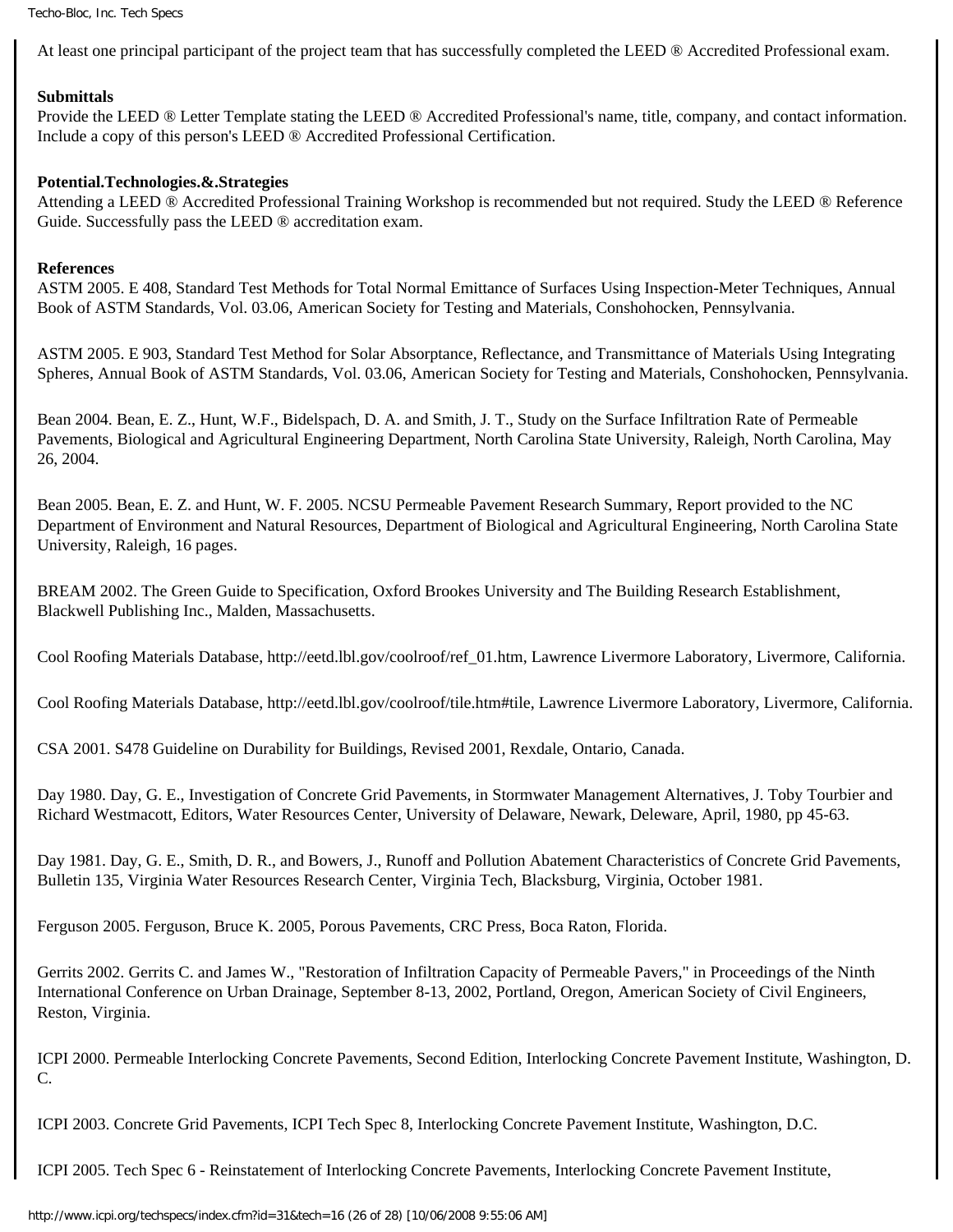Washington, D.C.

ICPI 2005. Project Profiles - Permeable Interlocking Concrete Pavement, Interlocking Concrete Pavement Institute, Washington, D. C.

ISO 14042 Environmental management-Life Cycle Assessment-Impact Assessment, International Organization for Standardization, Geneva, Switzerland, 2000.

ISO 14043. Environmental Management-Life Cycle Assessment-Life cycle interpretation, International Organization for Standardization, Geneva, Switzerland, 2000.

ISO 14040. Environmental Management-Life Cycle Assessment-Principles and Framework, International Organization for Standardization, Geneva, Switzerland, 1997.

ISO 14041. Environmental management-Life Cycle Assessment-Goal and scope definition and inventory analysis, International Organization for Standardization, Geneva, Switzerland, 1998.

ISO 14047. Environmental management-Life cycle impact assessmentExamples of application of ISO 14042, International Organization for Standardization, Geneva, Switzerland, 2003.

James 2003. James, W., "Computer-aided Design of Permeable Concrete Block Pavement for Reducing Stressors and Contaminants in an Urban Environment," in Proceedings of the Seventh International Conference on Concrete Block Paving, Sun City, South Africa, October 12-15, 2003, Concrete Manufacturers Association of South Africa, Paper No. 2.

USGBC 2005. LEED *®* Green Building Rating System for New Construction and Major Renovations (LEED *®* -NC) Version 2.2, U.S. Green Building Council, Washington, DC, October, 2005.

CaGBC 2004. LEED *®* Green Building Rating System for New Construction and Major Renovations (LEED *®* -Canada NC Version 1.0), Canadian Green Building Council, Ottawa, Ontario, December 2004.

Pomerantz 2000. Pomerantz, M., Pon, B., Akbari, H., and Chang S. C., "The Effect of Pavements' Temperatures on Air Temperature in Large Cities," Heat Island Group, Lawrence Berkeley National Laboratory, Berkeley, California, April 2000.

Rushton 2001.Rushton, Betty T. 2001, "Low-impact Parking Lot Design Reduces Runoff and Pollutant Loads," Journal of Water Resources Planning and Management. May/June, pages 172-179.

Smith 1981. Smith, D. R., and Sholtis, D. A., Green Parking Lot, Dayton, Ohio, An Experimental Installation of Grass Pavement, II. Performance Evaluation, City of Dayton, Ohio, November 16, 1981.

Smith, 1984. Smith, D.R., "Evaluations of Concrete Grid Pavements in the United States" in Proceedings of the Second International Conference on Concrete Block Paving, Delft Technical University, The Netherlands, pages 330-336.

USGBC 2003. LEED *®* Reference Package for New Construction & Major Renovations (LEED-NC), Version 2.1, U.S. Green Building Council, Washington, D.C. Winter 2005.

Steven Winter Associates, Inc., National Ready Mix Concrete Association LEED *®* Reference Document, Norwalk, Connecticut, March 18, 2005. Trusty (no year).

Trusty, W. B. and Horst, S., I ntegrating LCA Tools in Green Building Systems, The Athena Sustainable Materials Institute, Merrickville, Ontario, Canada.

LEED *®* is a registered trademark of the US and Canadian Green Building Councils.